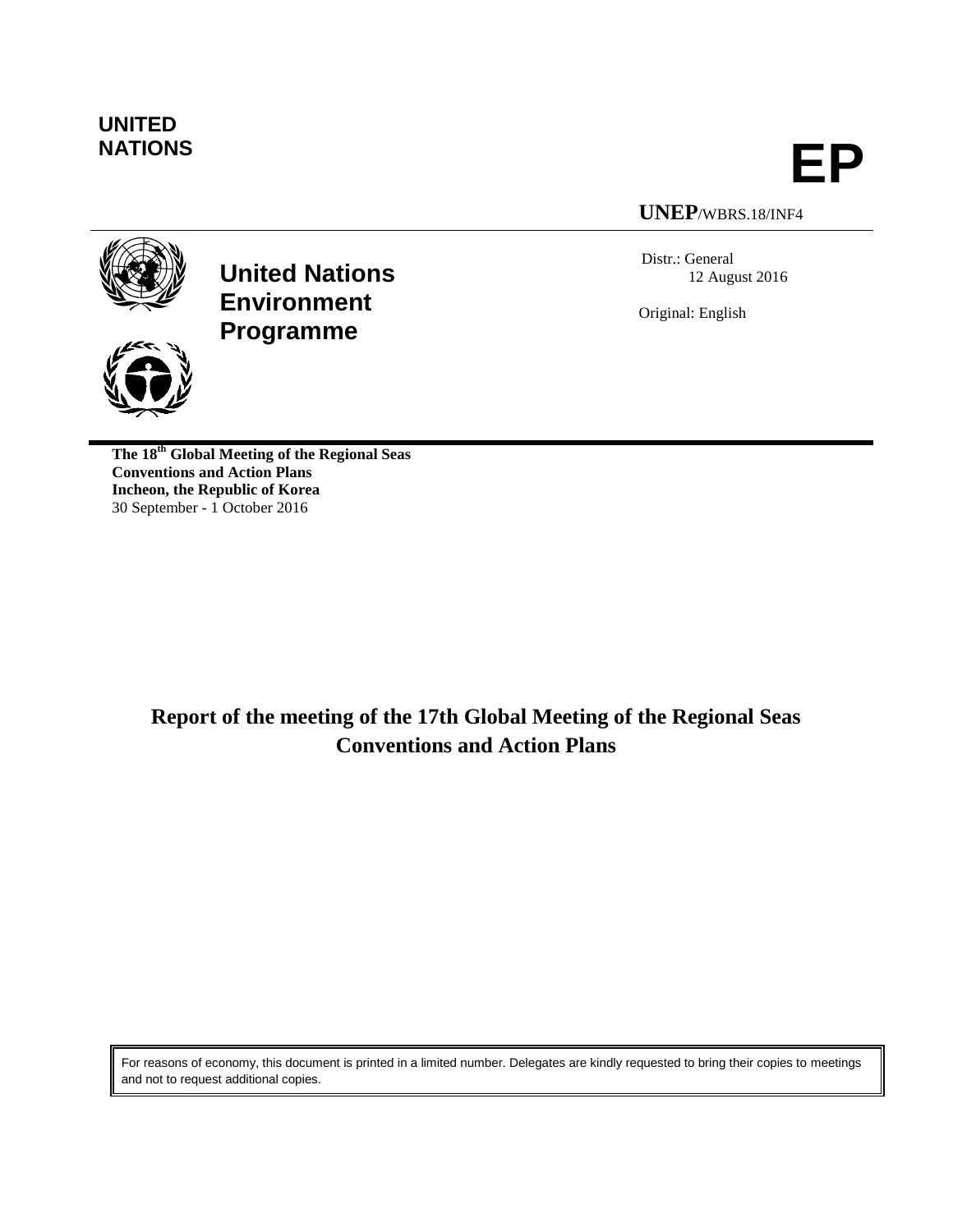# **Regional Seas engagement in the implementation and monitoring of the Sustainable Development Goals (SDGs)**

# **I. BACKGROUND**

1. In the "The Future We Want" adopted at the Rio+20 Summit, the member States recognized "*that the development of goals could also be useful for pursuing focused and coherent action on sustainable development. We further recognize the importance and utility of a set of sustainable development goals*

*(SDGs),….*." (paragraph 246), and resolved "*to establish an inclusive and transparent intergovernmental process on SDGs that is open to all stakeholders with a view to developing global sustainable development goals to be agreed by the United Nations General Assembly. The Open Working Group was established and was supposed to submit a report to the 68th session of the UNGA containing a proposal for sustainable development goals for consideration and appropriate action*…" (paragraph 248).

- 2. Driven by this document, the Open Working Group was formulated and produced a draft document to be adopted at the Post-2015 Summit in September 2015. The draft document is entitled "Transforming Our World: The 2030 Agenda for Sustainable Development" and to be further adopted by the General Assembly.
- 3. In the draft document, 17 Sustainable Goals and 169 associated goals are proposed, many of which are relevant to the work and scope of the Regional Seas Conventions and Action Plans. Among these, *inter alia*, the following goals are highlighted as those more closely relevant to the Regional Seas Conventions and Action Plans (RSCAP):

"*Goal 2. End hunger, achieve food security and improved nutrition and promote sustainable agriculture*

*2.4 By 2030, ensure sustainable food production systems and implement resilient agricultural practices that increase productivity and production, that help maintain ecosystems, that strengthen capacity for adaptation to climate change, extreme weather, drought, flooding and other disasters and that progressively improve land and soil quality*"

"*Goal 14. Conserve and sustainably use the oceans, seas and marine resources for sustainable development*

*14.1 By 2025, prevent and significantly reduce marine pollution of all kinds, in particular from land-based activities, including marine debris and nutrient pollution*

*14.2 By 2020, sustainably manage and protect marine and coastal ecosystems to avoid significant adverse impacts, including by strengthening their resilience, and take action for their restoration in order to achieve healthy and productive oceans*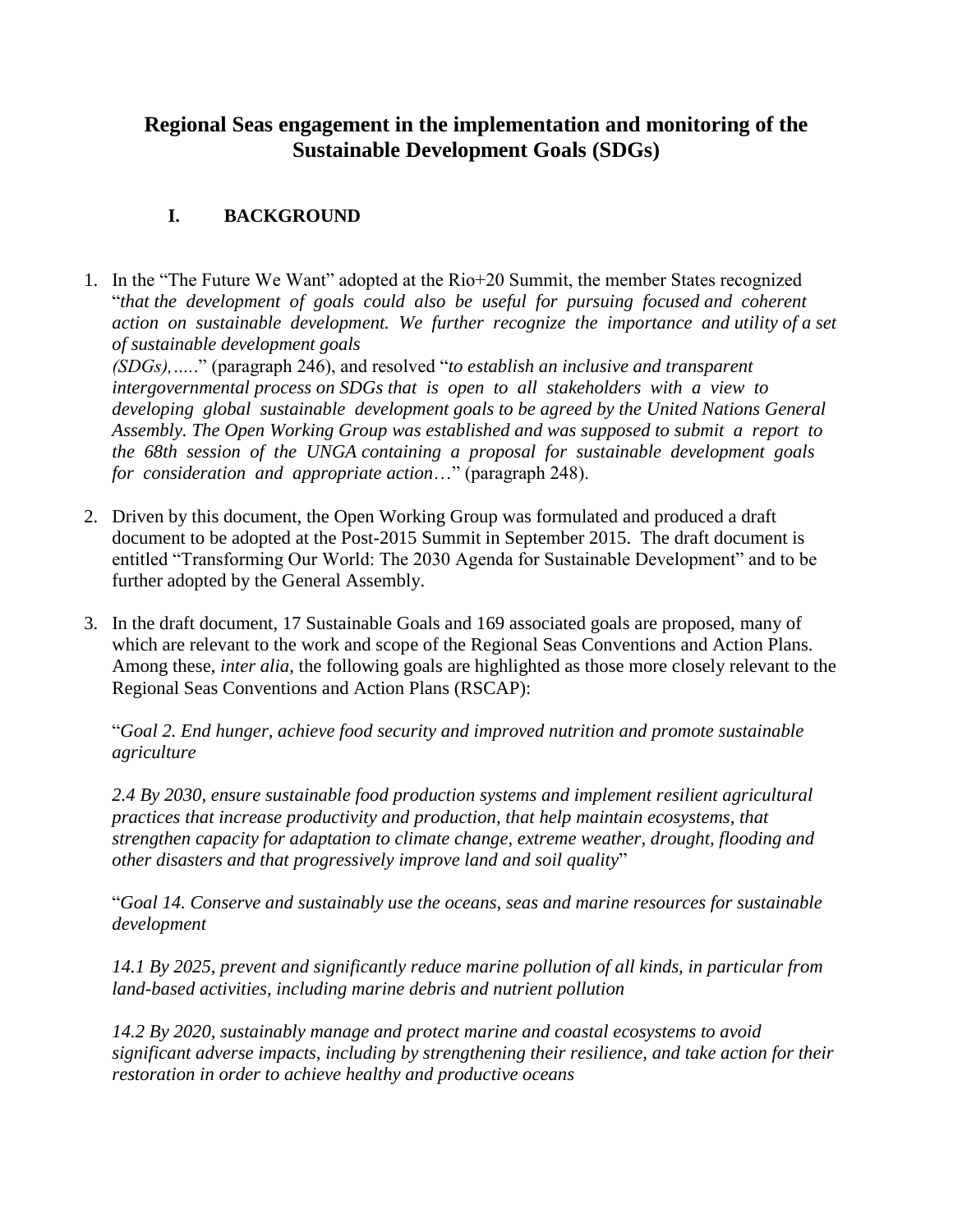*14.3 Minimize and address the impacts of ocean acidification, including through enhanced scientific cooperation at all levels*

*14.4 By 2020, effectively regulate harvesting and end overfishing, illegal, unreported and unregulated fishing and destructive fishing practices and implement science-based management plans, in order to restore fish stocks in the shortest time feasible, at least to levels that can produce maximum sustainable yield as determined by their biological characteristics*

*14.5 By 2020, conserve at least 10 per cent of coastal and marine areas, consistent with national and international law and based on the best available scientific information*

*14.6 By 2020, prohibit certain forms of fisheries subsidies which contribute to overcapacity and overfishing, eliminate subsidies that contribute to illegal, unreported and unregulated fishing and refrain from introducing new such subsidies, recognizing that appropriate and effective special and differential treatment for developing and least developed countries should be an integral part of the World Trade Organization fisheries subsidies negotiation (Footnote 2: Taking into account ongoing World Trade Organization negotiations, the Doha Development Agenda and the Hong Kong ministerial mandate)*

*14.7 By 2030, increase the economic benefits to Small Island developing States and least developed countries from the sustainable use of marine resources, including through sustainable management of fisheries, aquaculture and tourism*

*14.a Increase scientific knowledge, develop research capacity and transfer marine technology, taking into account the Intergovernmental Oceanographic Commission Criteria and Guidelines on the Transfer of Marine Technology, in order to improve ocean health and to enhance the contribution of marine biodiversity to the development of developing countries, in particular small island developing States and least developed countries*

*14.b Provide access for small-scale artisanal fishers to marine resources and markets*

*14.c Enhance the conservation and sustainable use of oceans and their resources by implementing international law as reflected in UNCLOS, which provides the legal framework for the conservation and sustainable use of oceans and their resources, as recalled in paragraph 158 of The Future We Want*"

- 4. The same draft document indicates that "*Governments have the primary responsibility for follow-up and review, at the national, regional and global levels, in relation to the progress made in implementing the Goals and targets over the coming fifteen years.*" (paragraph 47). It further outlines that "[*I]indicators are being developed to assist this work. Quality, accessible, timely and reliable disaggregated data will be needed to help with the measurement of progress and to ensure that no one is left behind.*" "*Data and information from existing reporting mechanisms should be used where possible.*" (paragraph 48).
	- II. RSEGIONAL SEAS CONVENTIONS AND ACTION PLANS AND SUSTAINABLE DEVELOPMENT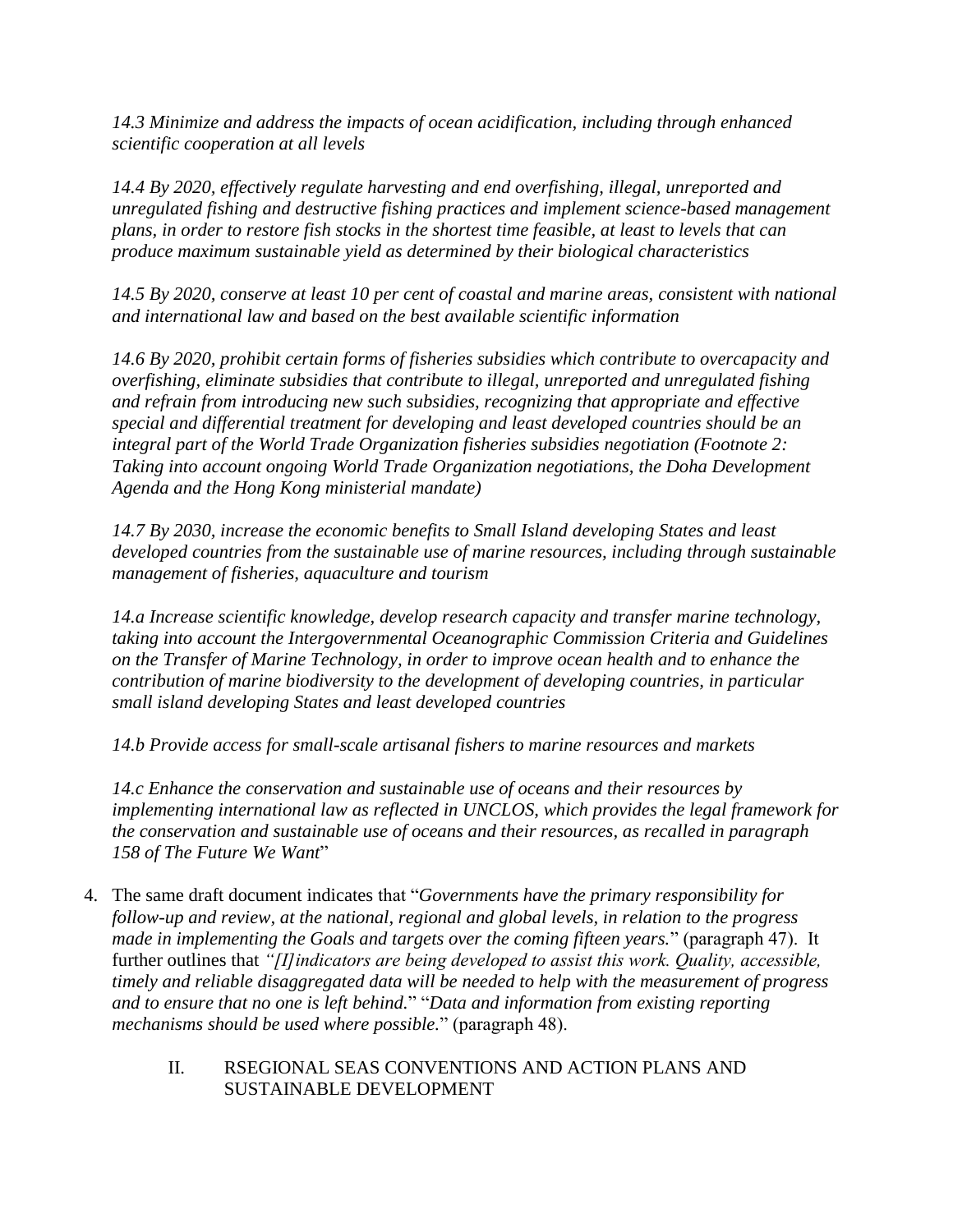- 5. The UNEP Regional Seas Programme<sup>1</sup>, launched in 1974, is one of UNEP's most significant achievements in the past 40 years. It aims to address the accelerating degradation of the world's oceans and coastal areas through sustainable management and use of resources and by engaging littoral countries in specific actions to protect shared marine environments. It has accomplished this by stimulating the creation of regional seas programmes for sound environmental management coordinated and implemented by countries sharing a common body of water.
- 6. Today, more than 143 countries participate in 14 Regional Seas Conventions and Action Plans (Black Sea, Wider Caribbean, East Asian Seas, Eastern Africa, South Asian Seas, ROPME Sea Area, Mediterranean, North-East Pacific, Northwest Pacific, Red Sea and Gulf of Aden, South-East Pacific, Pacific, Caspian and West and Central Africa) established under the auspices of UNEP. Secretariats of seven of these regional seas programmes are administered by intergovernmental organisations or regional centres while the remaining seven are administered by UNEP. These regional seas programmes received financial and technical support from UNEP in the initial phases of development of an action plan and its initial implementation. There are other regional seas conventions and action plans under general UNEP coordination, and these are Northeast Atlantic, Baltic Sea, Arctic Ocean and Southern Ocean.
- 7. The Regional Seas programmes function through the implementation of Action Plans. In most cases, such Action Plans are underpinned with strong legal frameworks in the form of regional Conventions and associated Protocols addressing specific problems. In the Action Plans and in some cases in the Protocols, specific objectives and goals are defined for their member states and parties to collectively achieve. In some regional seas, thematic action plans exist and were agreed, such as regional marine litter action plans, regional action plans on land-based sources of pollution, regional contingency plans for accidental oil and chemical spills, and regional marine biodiversity action plans. In some regional seas, Strategic Action Programmes (SAPs) were agreed upon, mainly through the GEF funded projects. These thematic action plans and SAPs also clearly define regional objectives, goals and sometimes targets.
- 8. Different regional Action Plans and associated legal instruments have varied scopes of action at regional and national levels depending the perceived and assessed issues and problems related to the regional seas environment, requiring different sets of action from one region to another. Generally speaking, many of the regional seas programmes were started based on the scope of the UNEP marine environment activities as defined by the UNEP Governing Council: The overall strategy to be followed was defined by UNEP's Governing Council as<sup>2</sup>:

 $\overline{\phantom{a}}$  $1$  The term "a regional seas programme" is used to denote a programme for specific regional seas, normally governed by Inter-Governmental Meetings of littoral states and, in some cases, by legally binding instruments, such as a framework convention and associated protocols. All regional seas programmes seek their programmatic activities in the Action Plans and supportive thematic action plans (such as marine litter action plans, LBS action plans, etc.). The terms "*UNEP Regional Seas Programme*" refers to the coordination programme of UNEP over UNEP-administered and non-UNEP-administered regional seas programmes. Currently, 18 regional seas programmes are participating in this coordination programme (see www.unep.org/regionalseas).

 $2$  UNEP. 1982. Achievements and Planned Development of UNEP's Regional Seas Programme and comparable programmes sponsored by other bodies. UNEP Regional Seas Reports and Studies No.1.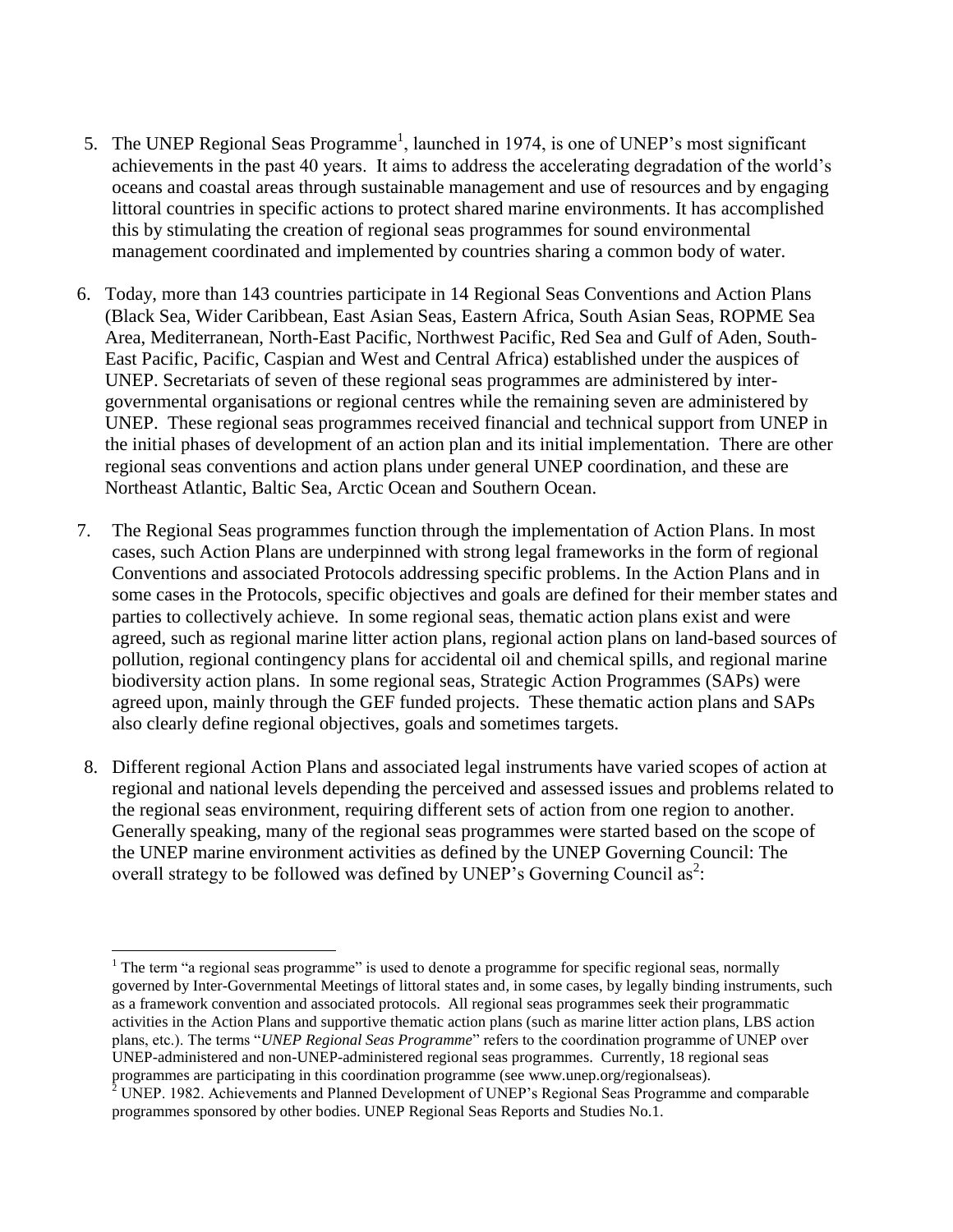- *Promotion of international and regional conventions, guidelines and actions for the control of marine pollution and for the protection and management of aquatic resources;*
- *Assessment of the state of marine pollution, of the sources and trends of this pollution, and of the impact of the pollution on human health, marine ecosystems and amenities;*
- *Co-ordination of the efforts with regard to the environmental aspects of the protection, development and management of marine and coastal resources; and*
- *Support for education and training efforts to make possible the full participation of developing countries in the protection, development and management of marine and coastal resources.*
- 9. Over the years when the regional seas programmes developed themselves by addressing regional or global emerging issues and needs, the scope of these programmes have also been modified. Many human and sector activities are considered to be pressure to degrade the marine environment, and in order to address the sources and threats to the degradation of the marine environment, the regional seas programmes started addressing the human activities identified to be significant from the perspective of the protection of the marine environment. Further by introducing the ecosystem approach, the member states and regional seas programmes recognised that the maintenance of the marine ecosystem functioning is related to economic and social benefits. Different regional seas programmes took different pathways for their own evolution, resulting in different programmes and their scopes. The Mediterranean Action Plan developed its Sustainable Development Strategy and its regional sustainable development has been monitored through sustainable development indicators. The East Africa regional seas programme introduced the blue economy concept and started working with other ocean sectoral organisations.

# III. ENGAGEMENT OF THE REGIONAL SEAS CONVENTIONS AND ACTION PLANS IN SDGS

- 10. The "Transforming Our World" draft recommends the regional level follow-up as review as follows: "*Follow-up and review at the regional and sub-regional levels can, as appropriate, provide useful opportunities for peer learning, including through voluntary reviews, sharing of best practices and discussion on shared targets. We welcome in this respect the cooperation of regional and sub-regional commissions and organizations. Inclusive regional processes will draw on national-level reviews and contribute to follow-up and review at the global level, including at the High Level Political Forum on sustainable development (HLPF).*" (Paragraph 80). Further paragraph 81 stipulates, "*Recognizing the importance of building on existing follow-up and review mechanisms at the regional level and allowing adequate policy space, we encourage all member states to identify the most suitable regional forum in which to engage. UN regional commissions are encouraged to continue supporting member states in this regard."*
- 11. In order to implement the recommended regional follow-up and review, the regional seas conventions and action plans are encouraged to work in two areas: (i) internalising the SDGs in their strategic documents (Action Plans, thematic action plans and SAPs) and further implementing these documents through regionally coordinated national action; and (ii) coordinate the national monitoring of the SDGs through the regional monitoring and reporting mechanisms.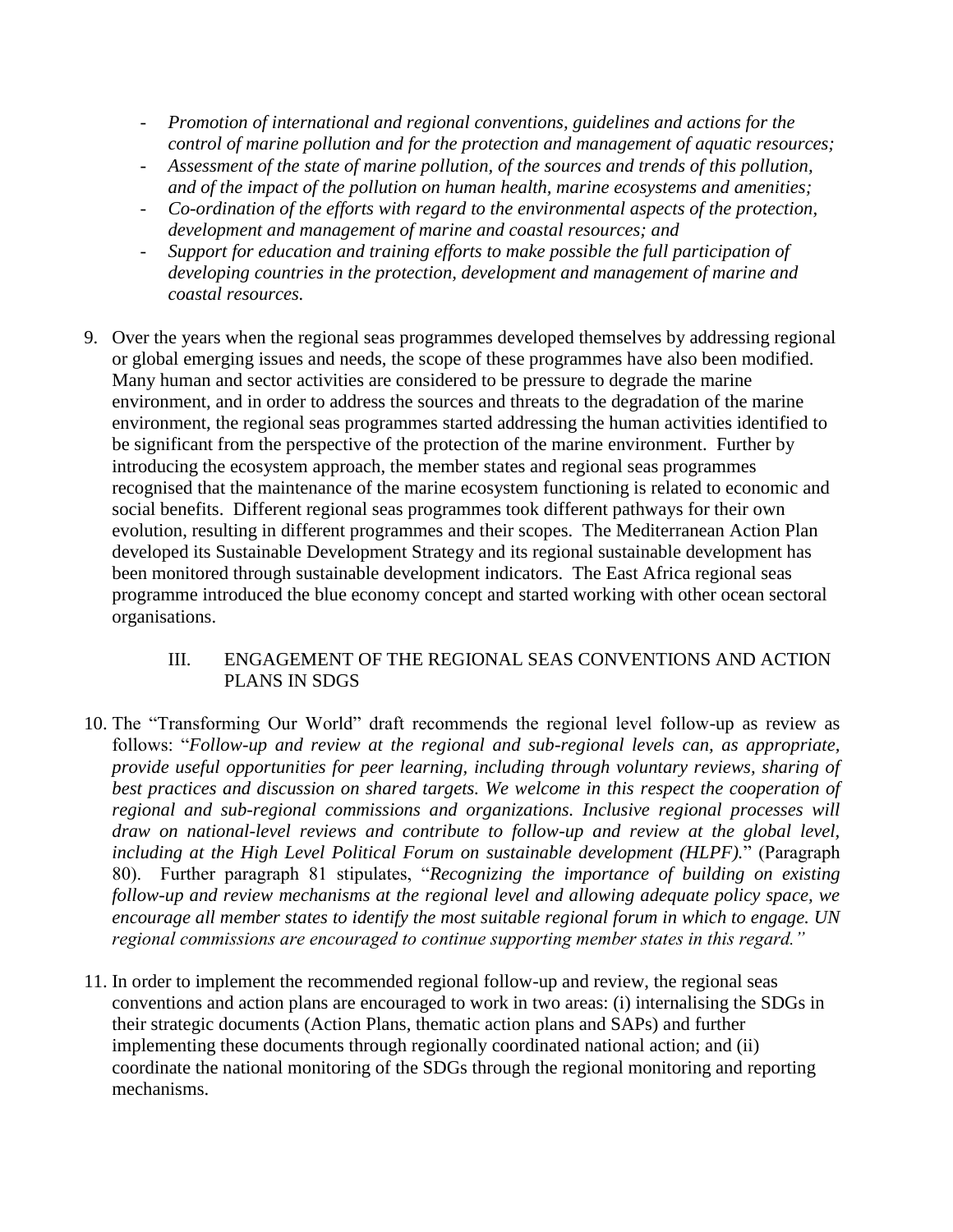# (i) Internalising SDGs

- 12. As discussed above, the regional seas programmes have developed various strategic documents, ranging from the Action Plans, thematic action plans, SAPs and National Action Programmes (in support of the SAPs). These documents engage and in many cases oblige the member States in achieving the objectives and goals clearly defined in them. In the implementation of these documents and its monitoring, each regional seas programme has its own institutional framework. The proposal is that the SDGs relevant to the scope and mandate of the regional seas programmes be incporated into the objectyives and goals of the strategic documents, so that the continuing implementation of the strategic documents by its member States automatically drives their implementation of the SDGs. By doing that regionally coordinated SDGs implementation by the member States and mutual assistance and effective external support would become possible.
- 13. The implementation of the strategic documents are to be reviewed by the existing regional seas institutional mechanisms. By incorporating SDGs into the strategic documents of the regional seas, the existing regional seas institutional frameworks should be able to review the implementation of the SDGs relevant to their scope and mandates.
- 14. As each regional seas programme has its own defined scope and mandate, it is suggested to carry out the review of the SDGs to see if the existing regional seas objectives and goals can easily tagged with SDGs that are considered to be relevant to the scope and mandate. Regional Seas programmes may choose to revise their strategic document or adopt a new document fully incorporating SDGs relevant to them.
- 15. Many of the SDGs may be considered to be outside the scope and mandate of the regional seas programmes. Among them regional seas programmes may decide to move the implementation of some of them by establishing partnership with relevant regional and/or international organisations. For example, fishery related SDGs, regional seas programmes may work with regional fisheries bodies to jointly assist the member States in their implementation and monitoring.
- 16. If and when regional seas programmes so decide, the secretariats of the regional seas programmes will bring to their member states the issues of review of the SDGs vis-à-vis their strategic documents and objectives to explore the best modalities to internalise the SDGs. It is suggested that this consultation would take place within one year of adoption of the SDGs.
- 17. The review of the strategic document implementation should be strengthened based on the strong needs of the member States in the review of the SDG implementation and achievement.
- 18. Under the Partnership for Regional Ocean Governance (PROG), which UNEP has been leading together with Institute of Advanced Sustainability Studies and Institut du Développement Durable et des Relation Internationales, a project is being developed to support interested regional seas programmes in internalising the relevant SDGs, particularly those evaluated to be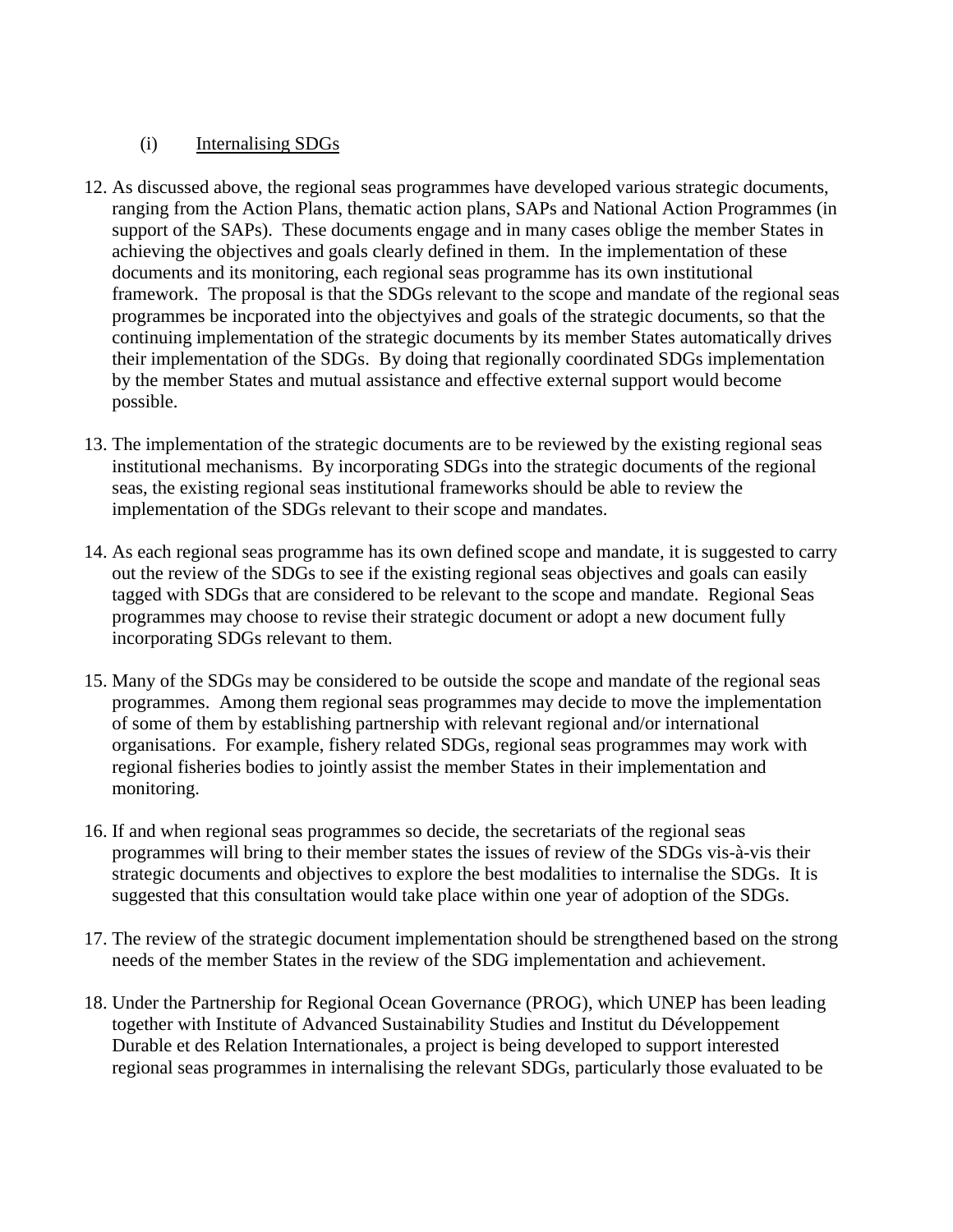of priority by their members and assisting their members States in achieving these goals. PROG is calling for expression of interests in becoming "Pioneer regions" under this project.

- (ii) Regionally harmonized SDG monitoring
- 19. As discussed in the "Transforming Our World", the UN member States will move to the definition of indicators to monitor the progress in the implementation of SDGs. The discussion of the indicators are ongoing and will be concluded at the Statistic Commission to be organised in March 2016.
- 20. The regional seas community already started compiling their existing regional seas based indicators, as summarized in "Measuring Success: Indicators for Regional Seas Conventions and Action Plans"<sup>3</sup>. Further UNEP organised the Technical Workshop on Selecting Indicators for the State of Regional Seas, 30 June  $-2$  July 2014, Geneva, Switzerland<sup>4</sup>. The workshop discussed possibility and feasibility of setting a coordinated and common set of indicators among the regional seas programmes and recommended to establish a Regional Seas Indicator Working Group. Then first meeting of the Working Group will meet on 23 October 2015, Istanbul, Turkey<sup>5</sup>. The coordinated and common stet of indicators should be linked with the World Ocean Assessment and the Transboundary Waters Assessment Programme and is supposed to be tied with the SDG implementation monitoring.
- 21. Based on the results of the above-noted Geneva workshop, the regional seas indicators should be based on the existing indicators used in many of the regional seas in the state of the marine environment reporting, protocol reporting, Action Plan and SAP achievement reporting. All regional seas programmes under UNEP's general coordination are encouraged to participate in the Working Group. UNEP will be responsible for transmitting to the UN-based SDG discussion results or milestone products from the Working Group with a message that the compiled indicators are readily monitored by the regional seas member States under strong regional harmonization and coordination under the regional seas programmes. In this way the Regional Seas Indicator development process can provide to and receive feedback from the UN SDG indicator processes.
- 22. Once the Regional Seas coordinated and core set of indicators are agreed and well-coordinated with the SDG indicators, each regional seas programme is urged to use the set of indicators. A set of indicators may include the issues that are considered to be outside the scaope and mandate of the regional seas programmes. It is however suggested that the regional seas programmes monitor all SDGs relevant to oceans, and this naturally requires partnership with other regional organisations and mechanisms.

 $\overline{\phantom{a}}$ 

<sup>&</sup>lt;sup>3</sup> http://apps.unep.org/publications/index.php?option=com\_pub&task=download&file=-

Measuring success indicators.pdf

<sup>4</sup> See the workshop webpage:

http://www.unep.org/regionalseas/globalmeetings/Indicator\_RS\_meeting/indicator\_workshop.asp <sup>5</sup> See the meeting webpage:

http://www.unep.org/ecosystemmanagement/water/regionalseas40/40YearsofAction/IndicatorrRSMeeting-2015/tabid/1060470/Default.aspx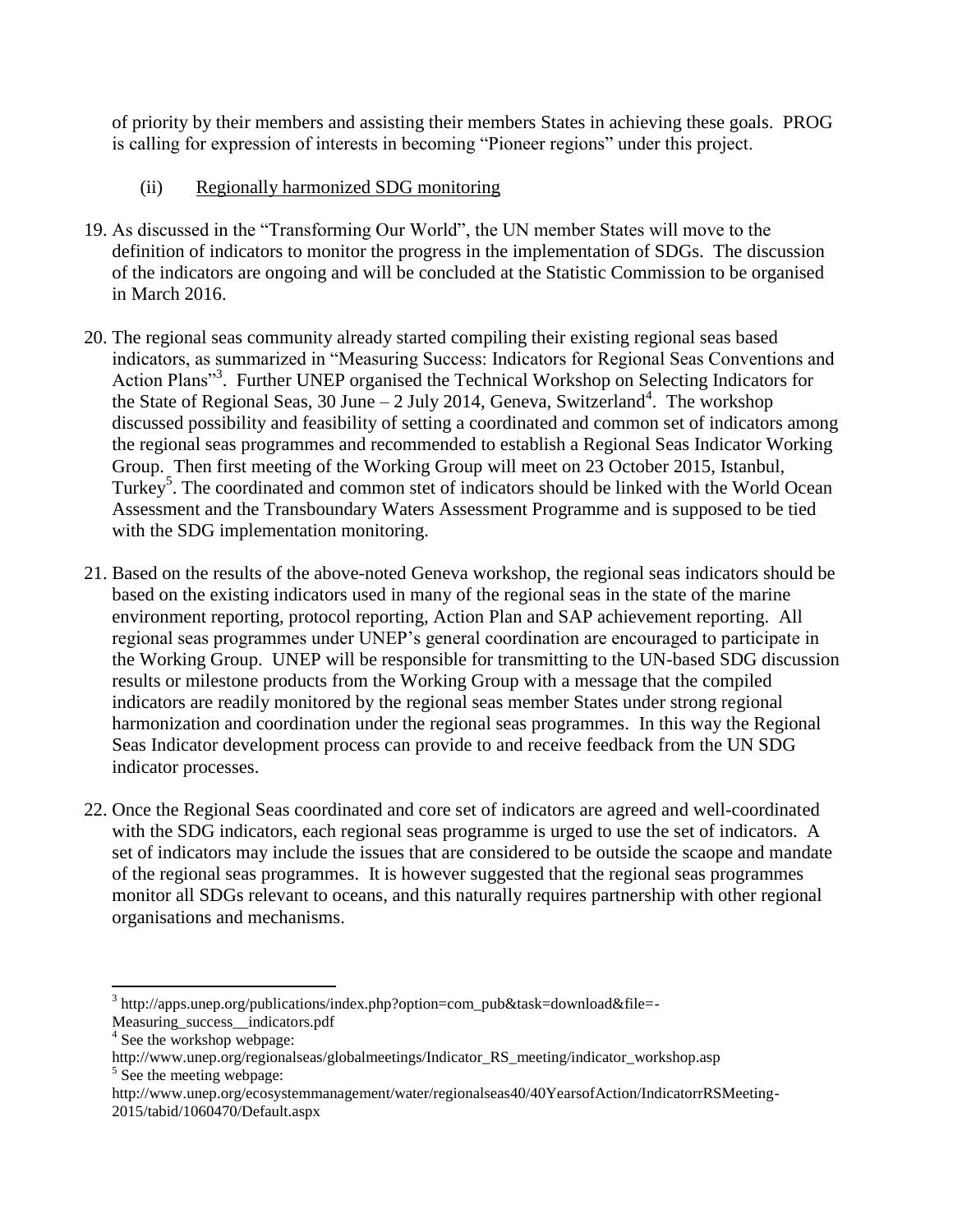23. Regional seas programmes may also use the coordinated and common set of indicators for the assessment of the state of the marine environment, which in turn may function as the platform to monitor the progress in the achievement of ocean related SDGs.

# IV. RECOMMEDATED DISCUSSIONS

- 24. The regional seas programmes participating in the current meeting are urged to discuss the following:
	- Whether the proposed SDG internalization would be possible and useful to their member States in their effort to achieve SDGs;
	- Whether they are willing to move towards developing a coordinated and core set of indicators, which are aligned with future monitoring of SDG achievements; and
	- The process of discussing this issue with their member States.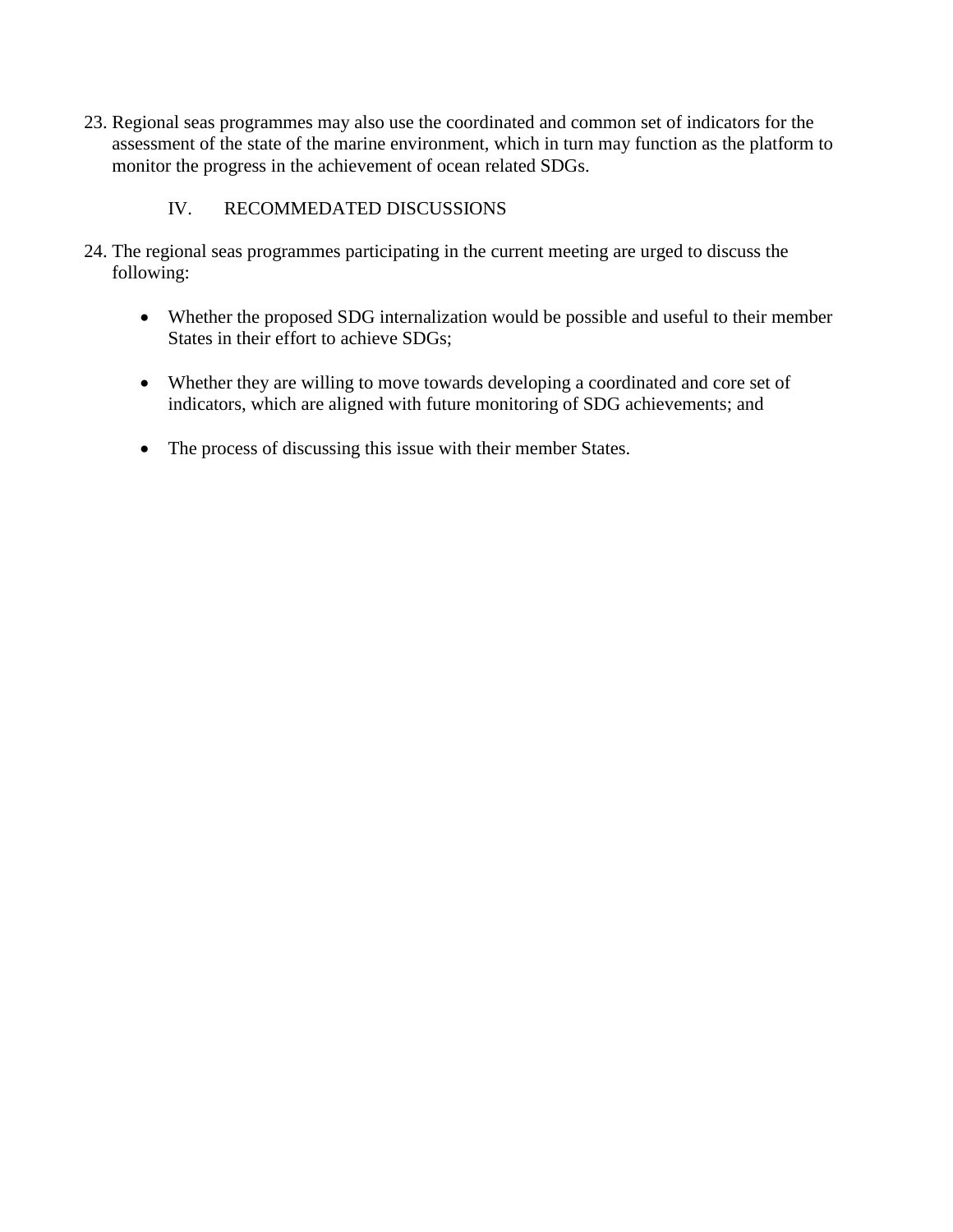# **Report of the 17th Global Meeting of the Regional Seas Conventions and Action Plans, 20-22 October 2015, Istanbul, Turkey**

## **I. Background**

- 1. The UNEP Regional Seas Programme has been an integral part of ocean governance since its establishment in 1974. There are eighteen (18) Regional Seas Conventions and Action Plans (RSCAPs) around the world (Arctic, Antarctic, Black Sea, Baltic Sea, Caspian Sea, Wider Caribbean, East Africa, East Asia, ROPME sea area, Mediterranean, Northeast Atlantic, Northeast Pacific, Northwest Pacific, South Pacific, Red Sea and Gulf of Aden, South Asia, South East Pacific, and West, Central and Southern Africa), of which seven (7) Regional Seas Conventions and Action Plans (Caribbean Region, Caspian Sea, East Asian Seas, Eastern Africa Region, Mediterranean Region, North-West Pacific region, Western Africa Region) are administered by UNEP.
- 2. The  $17<sup>th</sup>$  Global Meeting of Regional Seas Conventions and Action Plans was held at the Renaissance Istanbul Bosphorus Hotel, Istanbul, Turkey from 20 to 22 October, hosted by the Black Sea Commission.
- 3. The expected outcome of the meeting was to increase understanding of how Regional Seas Conventions and Action Plans (RSCAPs) and UNEP will collaborate to increase the visibility and strategic involvement of RSCAPs in key processes at global and regional levels. Three outputs were expected to be produced from the meeting:
	- a. Preparation of the Regional Seas Strategic Directions (RSSD) 2017-2020;
	- b. Preparation of RSCAPs' inputs to the Fourth Intergovernmental Review Meeting on the Implementation of the Global Programme of Action for The Protection of the Marine Environment from Land-Based Activities (GPA); and
	- c. Stepwise plans for RSCAPs to respond to the 2030 Agenda for Sustainable Development (the SDGs)
- 4. Discussion documents were provided to the participants before the meeting as preparatory documents to the meeting. The list of meeting documents is found in Annex 1. The programme of the meeting is included in Annex 2. The list of participants is also found in Annex 3. All the sessions of the meeting were conducted in English.

# **Day 1 (20 October 2015)**

## **II. Opening of the meeting**

5. Prof. Halil Sur, the Coordinator of the Black Sea Commission, opened the 17<sup>th</sup> Global Meeting of the Regional Seas Conventions and Action Plans on 20 October 2015 at 9:00am and welcomed the participants. Ms. Mette Willkie, Director of the Division of Environmental Policy Implementation (DEPI) of UNEP presented the objectives and expected outcomes of the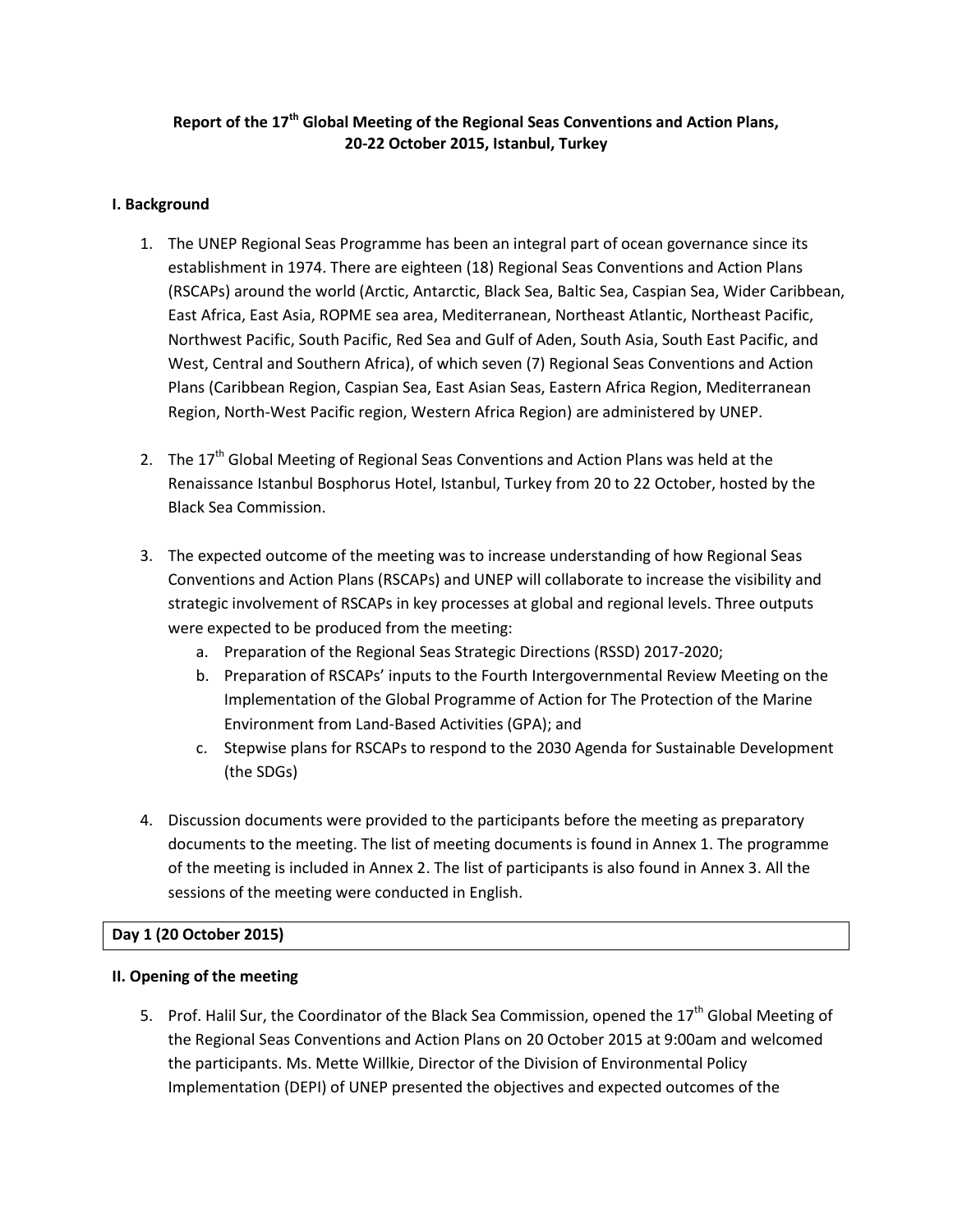meeting, welcoming the participants on behalf of UNEP. She highlighted the importance of the Regional Seas Programme, particularly in the context of the Sustainable Development Goals (SDGs) and stressed the roles that the Regional Seas Conventions and Action Plans will play in the coming years in order to assist Member States with achieving the SDGs.

- 6. Participants introduced themselves and their affiliation.
- 7. The meeting agenda was adopted by the meeting participants.
- 8. Mr. Gaetano Leone, Barcelona Convention, presented the outcome of the pre-event meeting on African Ocean Governance Strategy, which was held on 19 October 2015.

# **III. Presentation of the summary report on the Implementation of Regional Seas Strategic Directions 2013-2016**

- 9. Ms. Kanako Hasegawa, UNEP, outlined the summary of reports from the Regional Seas Conventions and Action Plans on the implementation of the Regional Seas Strategic Directions (2013-2016). She outlined the challenges with the current Regional Seas Strategic Directions and proposed a new approach to have collective targets between UNEP and Regional Seas Programmes. UNEP suggested forming several working/contact groups, each addressing one proposed element of the next Strategic Directions, i.e. Governance, Pollution, Extraction, Climate Change and Ocean acidification.
- 10. The meeting participants were invited to discuss the possible improvements for the next Regional Seas Strategic Directions 2017-2020, based on the discussion paper on the Regional Seas Strategic Directions (2017-2020)<sup>1</sup> and implementation of Regional Seas Strategic Directions (2013-2016).
- 11. Dr. Hassan Mohammadi, ROPME, emphasized that some of the important aspects have not been covered in the Strategic Directions, for example, sea-based pollution, pollution from transportation and exploration of the seas, energy-related issues, exploration of the seas, energy-related issues, and impact on biodiversity from high temperature.
- 12. A lack of data-exchange and interactions among the Regional Seas Conventions and Action Plans were pointed out as a limitation for the implementation of the Regional Seas Strategic Directions.
- 13. Mr. Robert Wabunoha, UNEP, suggested that repositioning of the Regional Seas Conventions and Action Plans through collective efforts is necessary to enhance visibility and avoid isolation.

 $\overline{\phantom{a}}$  $^1$  UNEP/WBRS.17/2/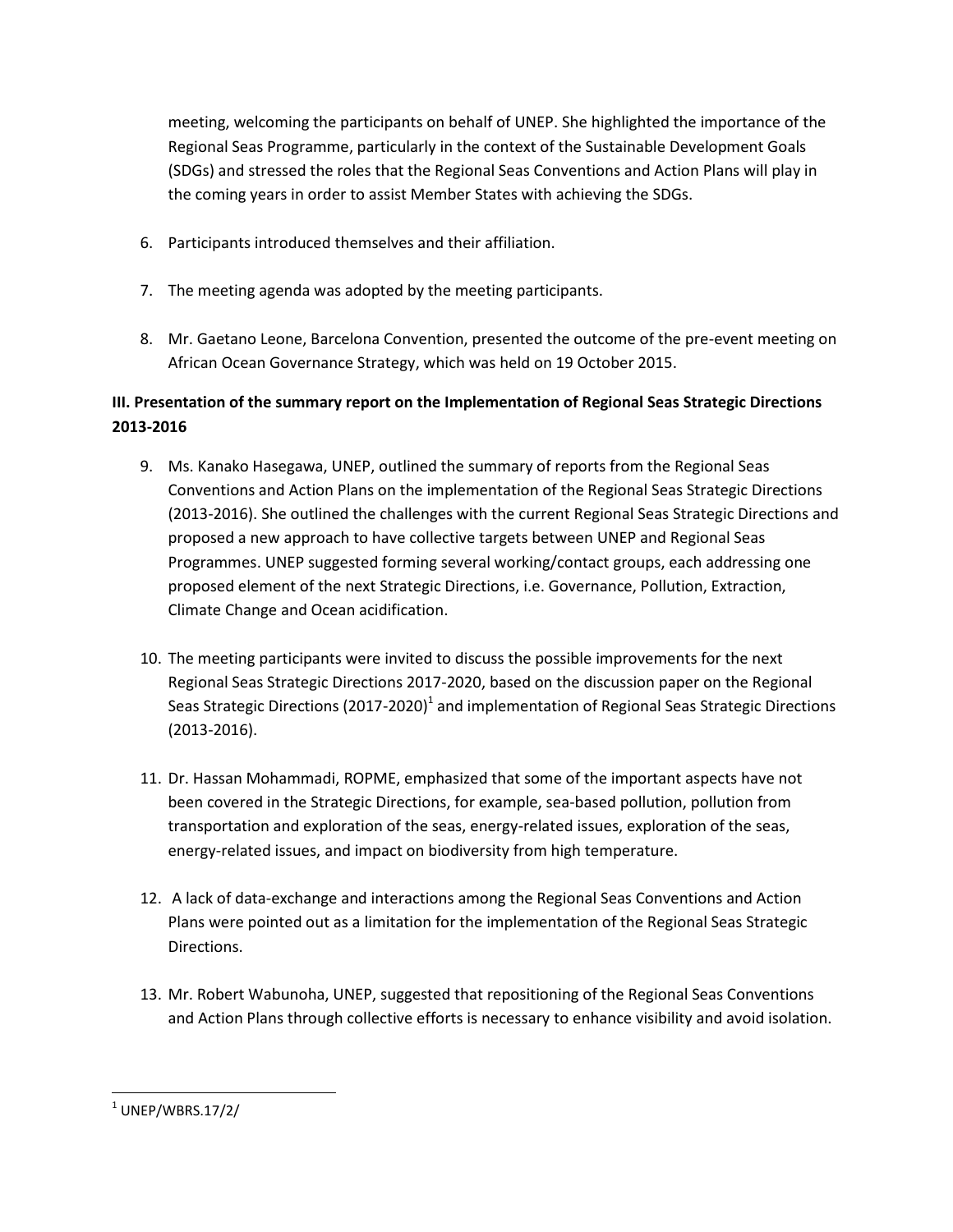- 14. Mr. Dixon Waruinge, Nairobi Convention, pointed out that the timing of COPs could result in time-lag for the implementation of Regional Seas Strategic Directions, as the process of formulating the Strategic Directions is not necessarily synchronized with the timing of COPs.
- 15. Mr. Alexander Tkalin, NOWPAP, questioned the value of the Regional Seas Strategic Directions. Responding to the question, the participants agreed that the Strategic Directions are important to connect regional activities with global processes.
- 16. Several participants suggested that the next Regional Seas Strategic Directions need to be more strategic, serving as guidelines rather than setting specific action targets, as had been proposed by UNEP.

# **IV. Sustainable Development Goals and the Regional Seas**

- 17. Mr. Takehiro Nakamura outlined the SDGs that are closely interlinked with the work of the Regional Seas Conventions and Action Plans. Based on the discussion paper<sup>2</sup>, he stressed that the Regional Seas Conventions and Action Plans are encouraged to work in two areas: (1) internalising the SDGs in their strategic documents (Action Plans, thematic action plans, SAPs and national programmes of action) and further implementing these documents through regionally coordinated national action; and (2) coordinating the national monitoring of the SDGs through the regional monitoring and reporting mechanisms.
- 18. The meeting participants were invited to discuss the following questions presented by the chair of the session, Mr. Darius Campbell, OSPAR: (1) what will change in Contracting Parties' agendas?; (2) Will the Regional Seas Programme drive an agenda for implementation of the SDGs?; (3) Will SDGs drive new activities?; and (4) Can the regional or marine perspective open up new ways of looking at SDGs?
- 19. Mr. Alexander Tkalin, NOWPAP, questioned whether the SDGs will lead to new activities in his region. In response to his comment, several participants suggested that the SDGs may bring new opportunities including funding, generating positive impetus to help deliver activities. However added values of the Regional Seas to the countries need to be well considered.
- 20. Mr. Chris Corbin, CEP, suggested that Regional Seas should engage in other relevant SDGs such as on fisheries or on water, sanitation or pollution that are of main concern to the member states. The member states are principally responsible for the implementation of the SDGs but Regional Seas could offer intermediate targets / monitoring between global and national levels. It should be noted, however, that the Regional Seas would need to be selective about issues to tackle as some of them need to be dealt with at a global level.

 $\overline{\phantom{a}}$  $2$  UNEP/WBRS.17/3/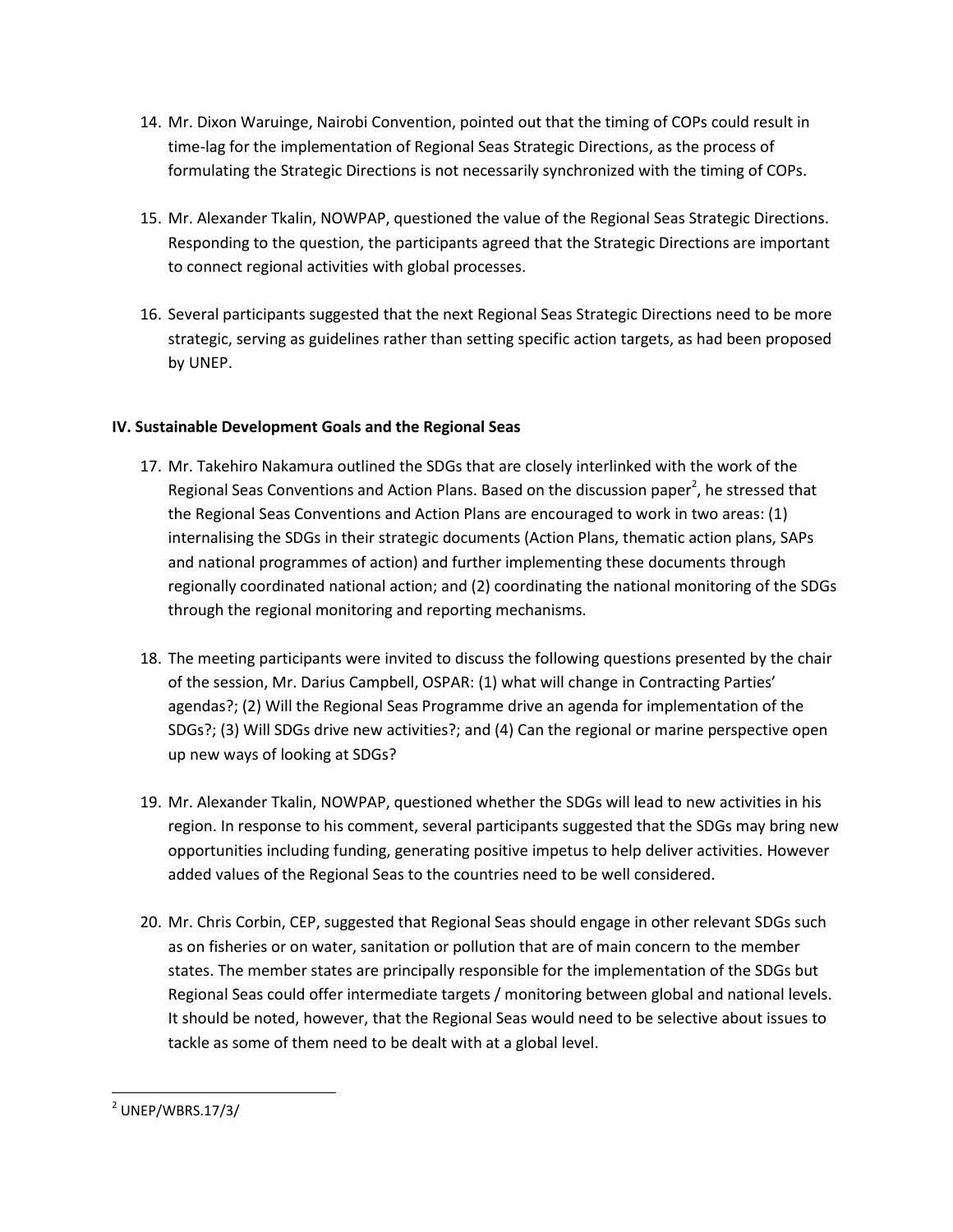- 21. Mr. Abou Bamba, Abidjan Convention, suggested that SDGs may offer an opportunity to join up activities across sectors, including to key economic and social activities. He also suggested that it would be helpful to consider SDGs linked to challenges at national level and linked to economic issues. Regional Seas Convention and Action Plans are used to dealing with these issues. It was also proposed that the Regional Seas Conventions Action Plans diversify and not only focus on SDG 14.
- 22. The participants agreed that member states will require technical supports to implement the SDGs and the Regional Seas Programme could offer such assistance to the participating countries. For example, Regional Seas can offer knowledge on monitoring and relevant science as well as experience on cooperation mechanisms to achieve action at relevant levels.
- 23. Mr. Takehiro Nakamura, UNEP, suggested that the Regional Seas Secretariats make estimations of the amount of financial resources required to achieve the SDG Targets in each region.

## **V. Protection of Biodiversity in Areas Beyond National Jurisdiction (ABNJ)**

- 24. Mr. Robert Wabunoha, on behalf of UNEP DELC, outlined the issues related to the protection of biodiversity in Areas Beyond National Jurisdiction, highlighting the potential areas of engagement for some of the Regional Seas Conventions and Action Plans.
- 25. Ms. Charlotte Salpin, DOALOS, outlined ongoing development on ABNJ through Skype call. Mr. Gaetano Leone, the Coordinator of Barcelona Convention, outlined experiences of ABNJ work at the Mediterranean Sea. Mr. Darius Campbell, OSPAR, also shared the experience of work related to ABNJ in the OSPAR region. Mr. Sebastian Unger, IASS, presented an overview of the ABNJ work conducted with the Abidjan Convention.
- 26. The meeting participants were invited for questions and comments on the above presentations. Responding to the presentation by Ms. Charlotte Salpin, the participants enquired how the Regional Seas Conventions and Action Plans could be engaged in the process rather than only providing information. Ms. Salpin stated that the preparatory session will start in March 2016 and there will be opportunities for engagement for the Regional Seas Conventions and Action Plans.

## **VI. Coordination among Multilateral Environmental Agreement (MEAs)**

27. Mr. Gaetano Leone, the Coordinator of the Barcelona Convention, described the progress of the Working Group on the Relationship between UNEP and Multilateral Environmental Agreements (MEAs), in which he represents all the other UNEP-administered Regional Seas Conventions and Action Plans.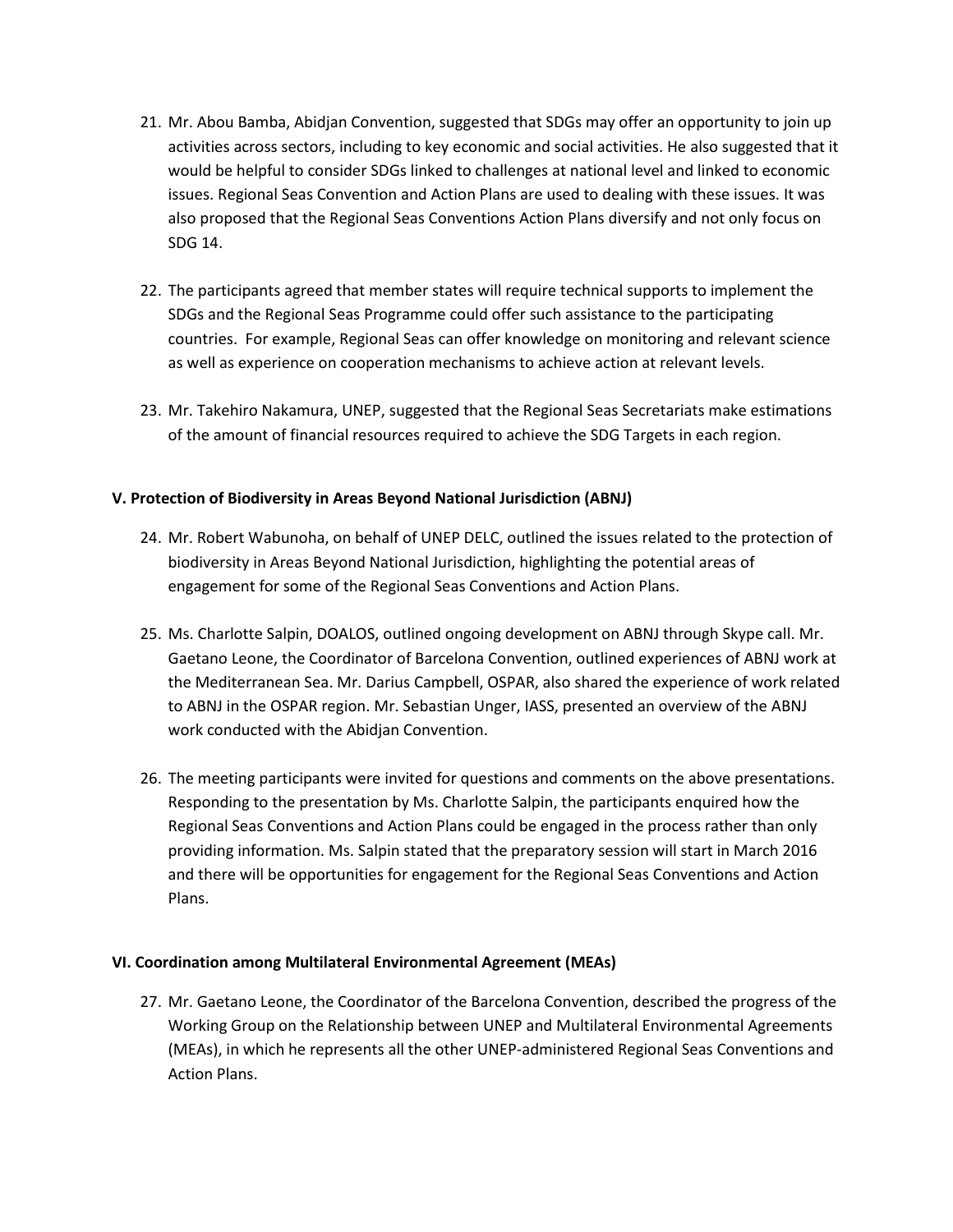- 28. As an example of collaboration among MEAs to share knowledge and information, the inforMEA project at UNEP DELC was presented by Ms. Kanako Hasegawa, UNEP. She highlighted that the pilot implementation of inforMEA project is ongoing with the Abidjan Convention, Barcelona Convention and Cartagena Convention. It is expected that the foundation of information sharing among the Regional Seas Conventions and Action Plans will later be developed further through participation of other Regional Seas Conventions and Action Plans in the project.
- 29. Ms. Jihyun Lee presented CBD's work on marine and coastal biodiversity, highlighting the works on Ecologically or Biologically Significant Marine Areas (EBSAs). She also briefly outlined the workshop on mainstreaming biodiversity in fisheries planned for September 2016 in Korea.
- 30. The participants stressed that there are overlapping mandates among international bodies and MEAs operating at regional level, hindering effective and efficient protection of the marine environment.

## **Day 2 (21 October 2015)**

# **VII. Preparations for the Fourth Intergovernmental Review meeting (IGR-4) of the Global Programme of Action (GPA) for the Protection of the Marine Environment from Land-based Activities**

- 31. Mr. Vincent Sweeney, Coordinator of GPA, presented a preliminary report on the implementation of the Manila Declaration, including information submitted by the Regional Seas Conventions and Action Plans. He outlined the work of the Global Partnership on Marine Litter, the Global Partnership on Nutrient Management (GPNM) and the Global Wastewater Initiative (GW<sup>2</sup>I). He also highlighted some of the activities implemented through the Regional Seas Convention and Action Plans.
- 32. The participants were invited to comment on the presentation. Mr. Alexander Tkalin, NOWPAP, asked whether Regional Seas Conventions and Action Plans are mandated to implement the GPA. Mr. Vincent Sweeney, UNEP, replied that Regional Seas Conventions and Action Plans are not obligated to implement although the Regional Seas programmes are the most important implementation mechanism at regional level. It was also highlighted that many Conventions have an article on LBS in the Convention which gives them the mandate to address GPA related issues in line with their regional priorities. The text of the GPA adopted in 1995 highlights regional bodies to serve as implementers of the GPA, and the Regional Seas Conventions and Action Plans provide the most relevant regional platform for the GPA.
- 33. The participants pointed out the importance of information sharing and South-South cooperation. With regards to marine litter, focus on East Asia where a considerable amount of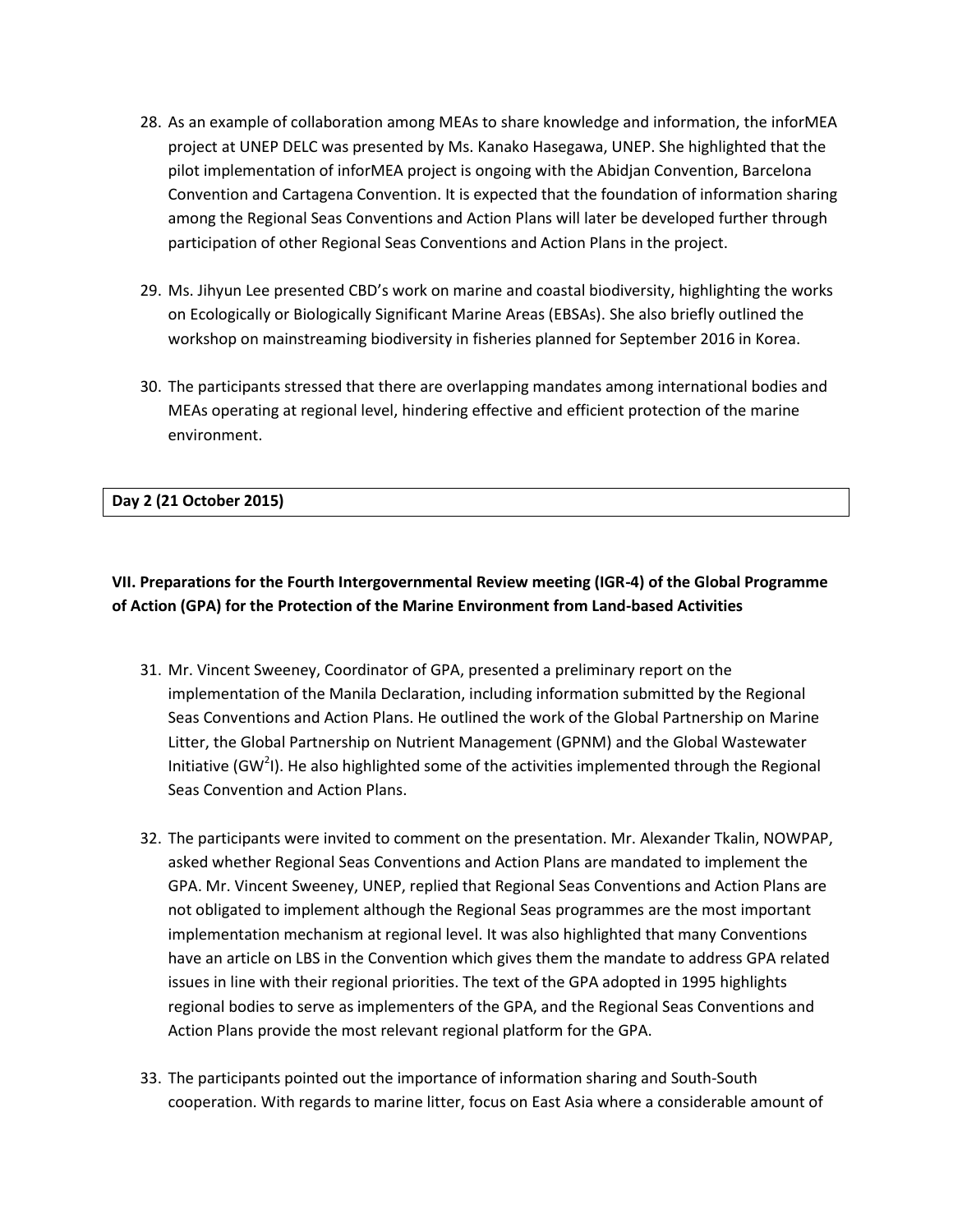marine litter originates (Jambeck study in Science) could be an effective strategy. In this sense cooperation among the regions (SACEP, COBSEA and NOWPAP) is important.

- 34. Mr. Hassan Mohammadi, ROPME, suggested that industrial wastewater needs to be one of the important issues as it is the main source of pollution in his region. If the countries decided to propose this at the next IGR4, it will be possible to put industrial wastewater as a priority area for the GPA. He also requested extension of invitation to Regional Seas Conventions and Action Plans to participate in important processes including IGR and requested technical support from UNEP for their Technical Workshop on Marine Litter in November 2015.
- 35. Additional comments from the participants included the need for a clearing-house mechanism on GPA-related activities and to consider sea-based sources of pollution where possible as this is relevant to some Regional Seas Conventions and Action Plans. PERSGA,ROPME, COBSEA and SACEP expressed their interest in working on marine litter (ML) and to develop/revise Regional Action Plans on ML. The GPA Coordinator responded that mechanisms are available through the global partnerships (such as the marinelitternetwork.org and nutrientchallenge.org websites, which might serve as clearing houses).
- 36. It was also requested that the role of the Regional Seas Conventions and Action Plans be considered for the upcoming GPA 20 year Anniversary as well as for UNEA-2 planning, in particular for marine litter. The ML Exhibition proposal submitted internally in UNEP will be shared with the RSCAPs. A high-level side event is expected to be convened and the Regional Seas Conventions and Action Plans were encouraged to propose countries from their regions that have a strong interest in ML for inclusion.
- 37. Mr. Abou Bamba stressed the need for socio-economic information on cost of action/non-action on marine litter to be used to emphasise the need for action. It was noted that Aichi target 8 is relevant to GPA related issues. The meeting was informed by the CBD that technical series publications are being produced for example on ML and will be shared with the Regional Seas Conventions and Action Plans and GPA once finalized.
- 38. Mr. Julian Reyna from CPPS shared information on the various ML activities that were implemented in collaboration with UNEP – these included several capacity building workshops and development of municipal action plans in all CPPS member countries.
- 39. Mr. Christopher Corbin informed the meeting that a regional GEF proposal on ML in the Wider Caribbean Region is under development as well as regional wastewater guidelines and a GEF CLME EBM approach for Nutrients.
- 40. The partner organisations including FAO, CBD, IOC-UNESCO, IAEA and the EU pointed out the importance of collaboration particularly on marine litter activities that are implemented by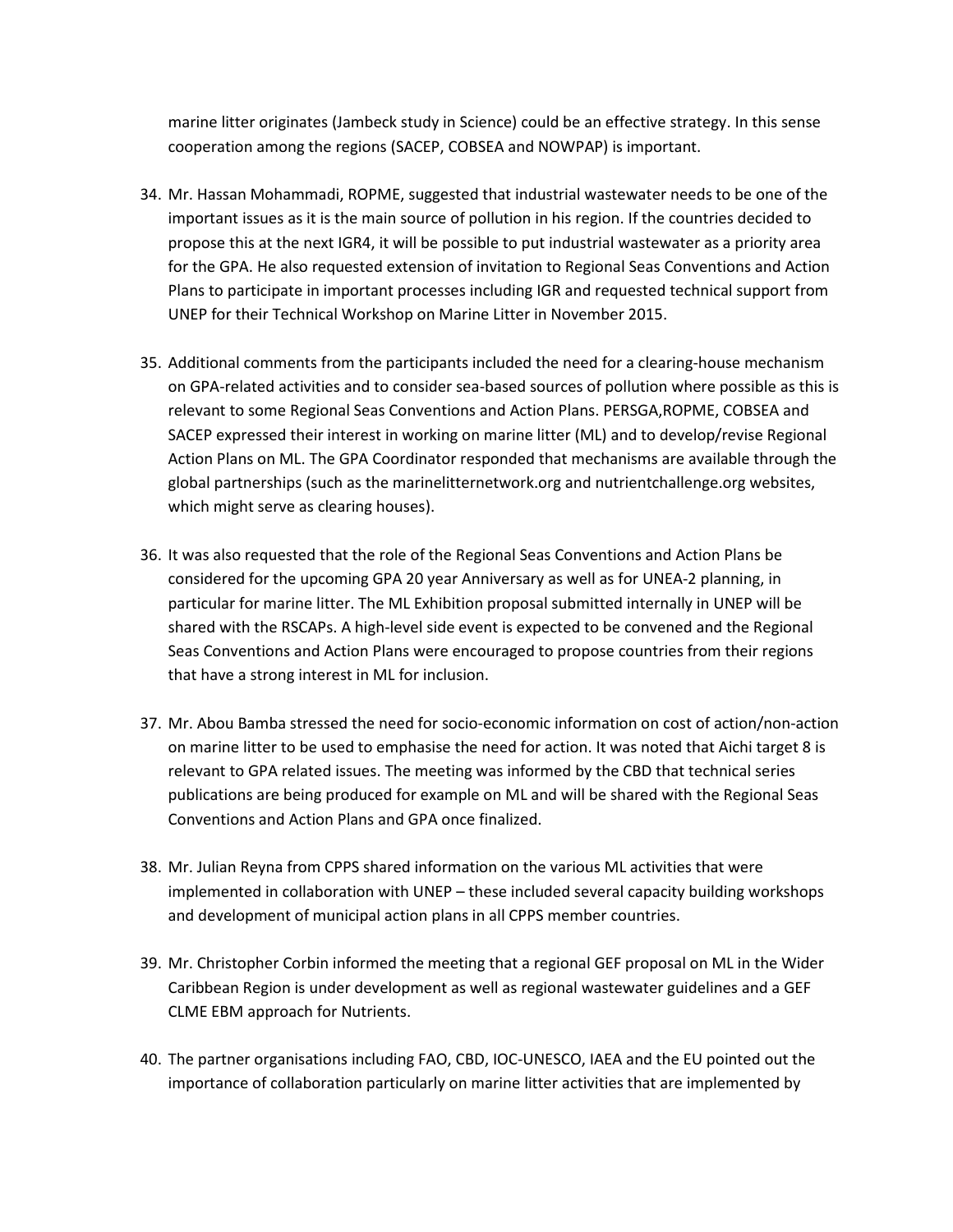multiple organisations. A number of activities are ongoing which will be shared with the RSCAPs.

41. Ms. Irina Makarenko, Black Sea, presented marine litter activities which will be implemented in collaboration with UNEP in the Black Sea Region.

### **VIII. Strategic Directions for GPA**

- 42. In the context of the Sustainable Development Goals, Samoa Pathway and UNEA-2 in 2016, it has been proposed that the basis for the new strategic direction should be based on: (1) Current work of UNEP/GPA Secretariat, (2) Current work of Regional Seas Programme, (3) Future Plans and (4) Emerging issues. Continued focus of GPA (2017-2021) was proposed to be: wastewater, nutrients, marine litter, NPA implementation, capacity-building, monitoring and development of guidelines, standards and regulations. Sargassum seaweed was identified to be an emerging issue. New elements/ approaches for GPA proposed were: (1) Waste as a resource, (2) circular economy approaches, (3) public-private partnerships and (4) climate change considerations.
- 43. Clarification was sought from many participants on the sargassum seaweed issue which has caused considerable challenges, in particular in the Caribbean as well as Western Africa where the weed is accumulating at rates and biomass levels never seen before. The reason for this explosion is unknown, however theories include dispersants containing high levels of urea which were used during the oil spill incident in the Gulf of Mexico, nutrient related growth, etc. Considerable impacts have been noted on tourism, fisheries, health (from the die-off of stranded weed), and biodiversity (turtle hatchlings not being able to reach the ocean).
- 44. With regard to the link to the London Convention and Protocol, the Secretariat indicated that the GPML Steering Committee includes IMO and a recent paper on "Review of marine litter in relation to the various waste streams under the London Convention and Protocol" was supported by UNEP and presented to the London Convention Contracting Parties.
- 45. The Regional Seas Conventions and Action Plans were invited to discuss the Strategic Direction for GPA (2017-2021). It was suggested that various reporting requirements should be streamlined.
- 46. Dr. Hassan Mohammadi, ROPME, requested that Regional Seas be consulted in order to identify emerging issues for the GPA.

## **IX. Preparatory processes for IGR-4 and Stakeholder and Resource Mobilization**

47. Mr. Vincent Sweeney presented global and regional processes to be considered in planning for the IGR 4. The possible format, venue and the need for stakeholder and resource mobilization were also discussed. Some Regional Seas indicated that they might be able to support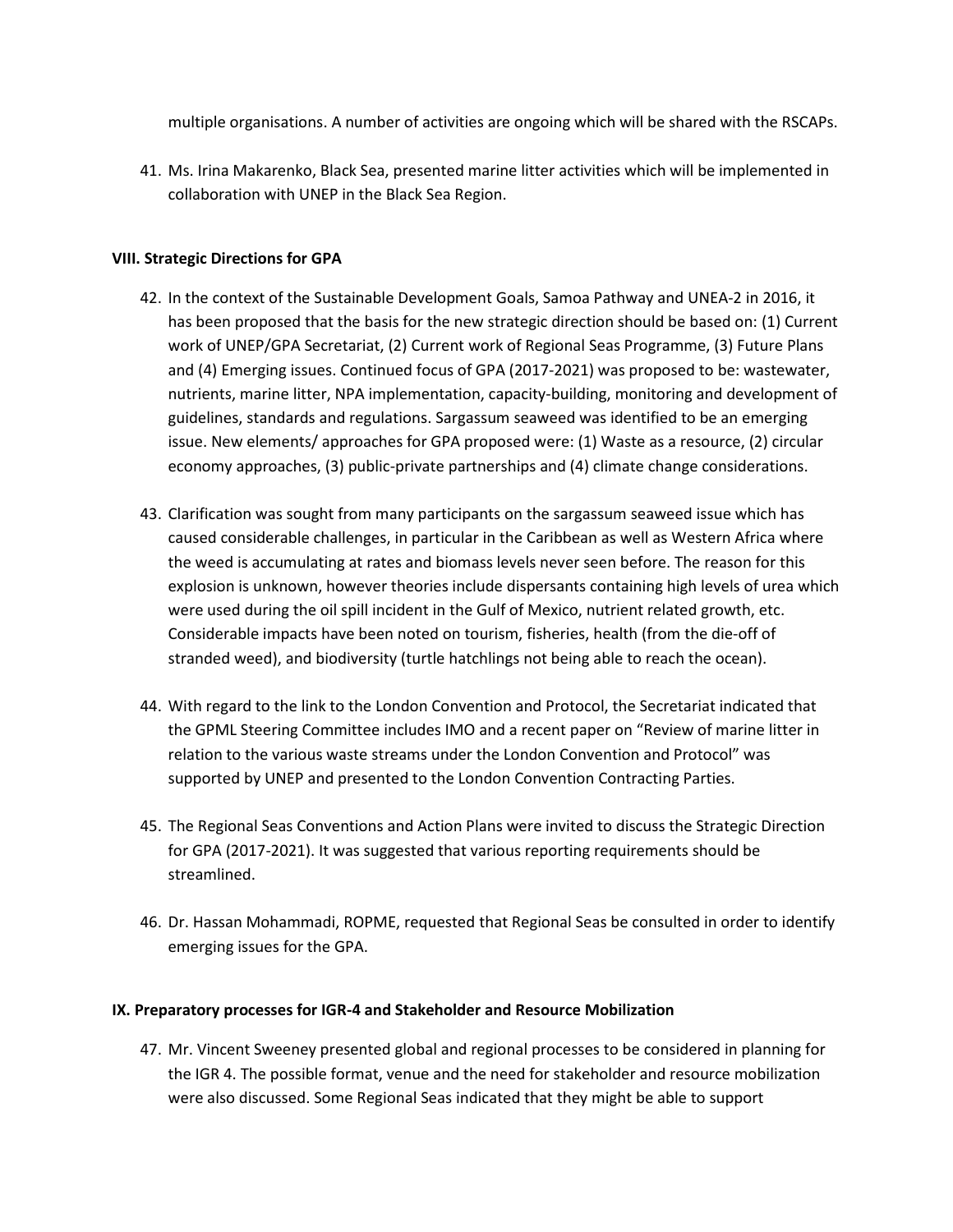participation of representatives from their respective regions to the IGR-4, possibly using funding from GEF projects. It was suggested further that the next Global Land-Oceans Connections Conference (GLOC-3) might be combined with the IGR-4.

48. Regional Seas Conventions and Action Plans were invited to discuss how they could contribute to the process. The participants requested the GPA Secretariat to fix the date and location in order for them to provide further support on the process. A table will be compiled by the GPA Coordinating Unit on upcoming COPs, IGMs and other relevant meetings in the lead up to the IGR-4.

# **X. Regional Seas Strategic Directions 2017-2020**

- 49. Based on the draft prepared by the contact group formed on Day 1 (20 October 2015), participants formed four (4) working groups based on the four (4) main themes identified in the visioning processes in 2014<sup>3</sup>: (1) Governance; (2) Pollution; (3) Extractives (living and non-living resources) and (4) Climate Change and Ocean Acidification.
- 50. Each working group started drafting new Strategic Directions.

# **Day 3 (22 October 2013)**

## **XI. Regional Seas Strategic Directions 2017-2020**

- 51. Each working group drafted the Strategic Directions through extensive discussion.
- 52. The participants reported back to the main group and the chair of each working group presented their draft strategic directions.
- 53. All the participants formulated the Strategic Directions as group (Annex 4). Further work will be conducted by UNEP to improve wording on the Strategic Directions.
- 54. Participants agreed on the draft Strategic Directions prepared by the working groups.

## **XII. Closing of Meeting**

 $\overline{\phantom{a}}$ 

55. Prof. Halil Sur, the Coordinator of Black Sea Commission, expressed gratitude to all the participants for their contributions to the discussion and to the outputs generated. Mr. Takehiro Nakamura, Chief of the Marine and Coastal Ecosystem Unit, UNEP, thanked the Black Sea Commission for hosting and putting significant efforts into preparing the meeting and congratulated all the participants for the outcomes. He suggested that the new Regional Seas Strategic Directions be called the "Istanbul Strategic Directions". The participants welcomed his

 $3$  UNEP/WBRS.17/INF5 Summary of the Visioning Processes in 2014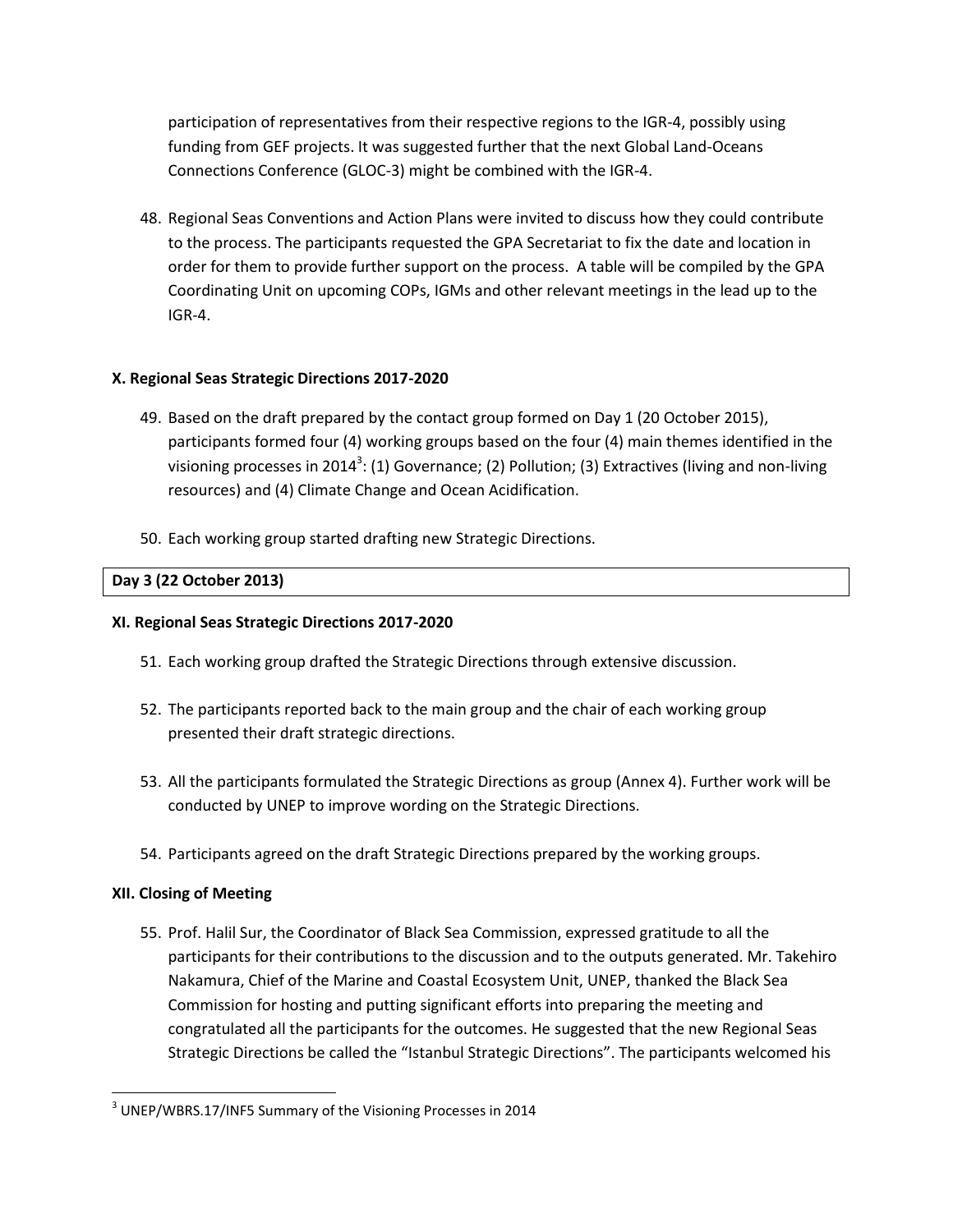proposal.

- 56. Mr. Abou Bamba. Abidjan Convention, proposed to host the 18<sup>th</sup> Global Meeting of the Regional Seas Conventions and Action Plans in Abidjan, Ivory Coast. The participants welcomed his proposal.
- 57. Ms. Irina Makarenko, Black Sea Commission, thanked the participants for valuable inputs throughout the meeting and officially closed the  $17<sup>th</sup>$  Global Meeting of the Regional Seas Conventions and Action Plans at 4:30 p.m. on 22 October 2015.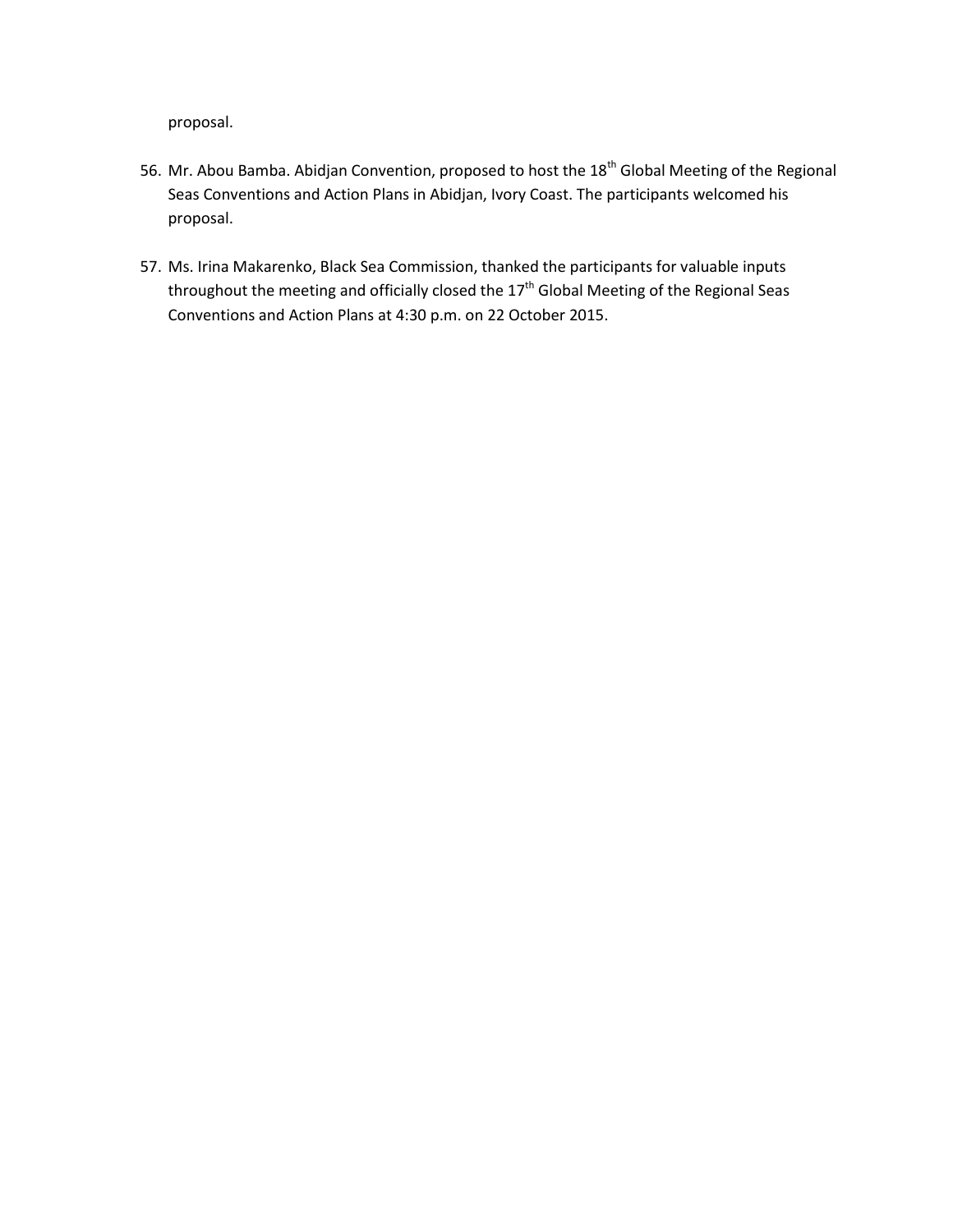# **Annex 1: List of meeting documents**

### Working documents

| UNEP/WBRS.17/1 | Draft Provisional Agenda                                                                                     |
|----------------|--------------------------------------------------------------------------------------------------------------|
| UNEP/WBRS.17/2 | Discussion Paper on the Regional Seas Strategic Directions                                                   |
| UNEP/WBRS.17/3 | Regional Seas Engagement in the implementation and monitoring of<br>the Sustainable Development Goals (SDGs) |
| UNEP/WBRS.17/4 | Report of the implementation of the RSSD 2013-2016                                                           |
| UNEP/WBRS.17/5 | Report of the implementation of GPA                                                                          |
| UNEP/WBRS.17/6 | Preparatory document for IGR4                                                                                |
| UNEP/WBRS.17/7 | Final meeting report                                                                                         |

# Information documents

| UNEP/WBRS.17/INF1  | Information note for participants                                                                                                                                                           |
|--------------------|---------------------------------------------------------------------------------------------------------------------------------------------------------------------------------------------|
| UNEP/WBRS.17/INF2  | Provisional list of participants                                                                                                                                                            |
| UNEP/WBRS.17/INF3  | Provisional list of documents                                                                                                                                                               |
| UNEP/WBRS.17/INF4  | Regional Seas Strategic Directions 2013-2016                                                                                                                                                |
| UNEP/WBRS.17/INF5  | Summary of the Visioning Processes in 2014                                                                                                                                                  |
| UNEP/WBRS.17/INF6  | Progress Implementation of the Regional Seas Strategic Directions<br>2013-2016                                                                                                              |
| UNEP/WBRS.17/INF7  | Briefing note on Marine Biodiversity in Areas Beyond National<br>Jurisdiction (ABNJ)                                                                                                        |
| UNEP/WBRS.17/INF8  | Progress Report of the Executive Director on the UNEP/UNEA<br>Resolution 1/12 on Relationship between the United Nations<br>Environment Programme and multilateral environmental agreements |
| UNEP/WBRS.17/INF9  | Governance of Oceans Through Regional Seas                                                                                                                                                  |
| UNEP/WBRS.17/INF10 | Guidance note for the working group for RSSD (2017-2020) on Day 3                                                                                                                           |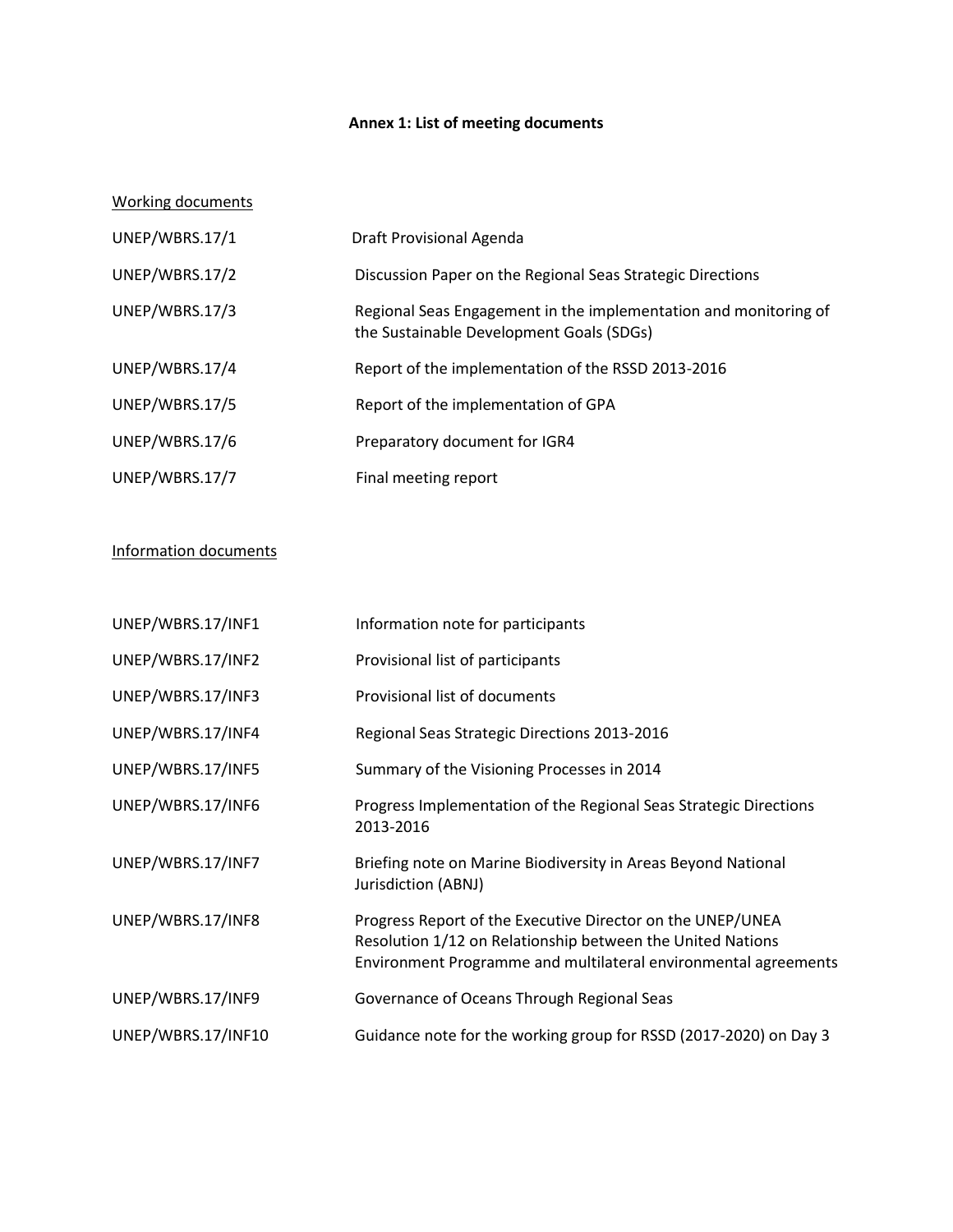#### **Annex 2: Programme**

#### **Expected outcomes**

Increased understanding of how Regional Seas Conventions and Action Plans (RSCAPs) and UNEP will collaborate to increase the visibility and strategic involvement of RSCAPs in key processes at global and regional levels.

#### **Expected outputs**

- Regional Seas Strategic Directions (RSSD) 2017-2020
- Preparation of RSCAP input to the GPA IGR 4
- Stepwise plans for RSCAP to respond to the SDG post-2015 process

#### **Expected results**

- Increase visibility of the Regional Seas Programmes and the RSCAPs in key global and regional initiatives and processes.
- Clear understanding of regional targets, objectives and priorities and how they link to the Sustainable Development Goals (SDGs)

# **Day 1**

#### **Tuesday, 20 OCTOBER 2015**

| $8:30 - 9:00$ | Registration                  |
|---------------|-------------------------------|
| 9:00          | <b>Opening of the Meeting</b> |
|               |                               |

#### **Welcoming remarks**

- Deputy Minister, Ministry of Environment, Turkey (to be confirmed)
- Prof. Halil Ibrahim Sur, Coordinator, Black Sea Commission

#### **Background, purpose and expected outcomes of the meeting**

Ms. Mette Wilkie, Director, Division of Environmental Policy Implementation (DEPI), UNEP

#### **Presentation of participants Adoption of meeting agenda**

# **Chair**: **Ms. Irina Makarenko, Black Sea Commission**

| 10:00 | Session 1 | <b>Parallel</b>      |
|-------|-----------|----------------------|
|       |           | <b>Media</b>         |
|       |           | Session1:            |
|       |           |                      |
|       |           | <b>Marine Litter</b> |
|       |           | (1 hour)             |
|       |           |                      |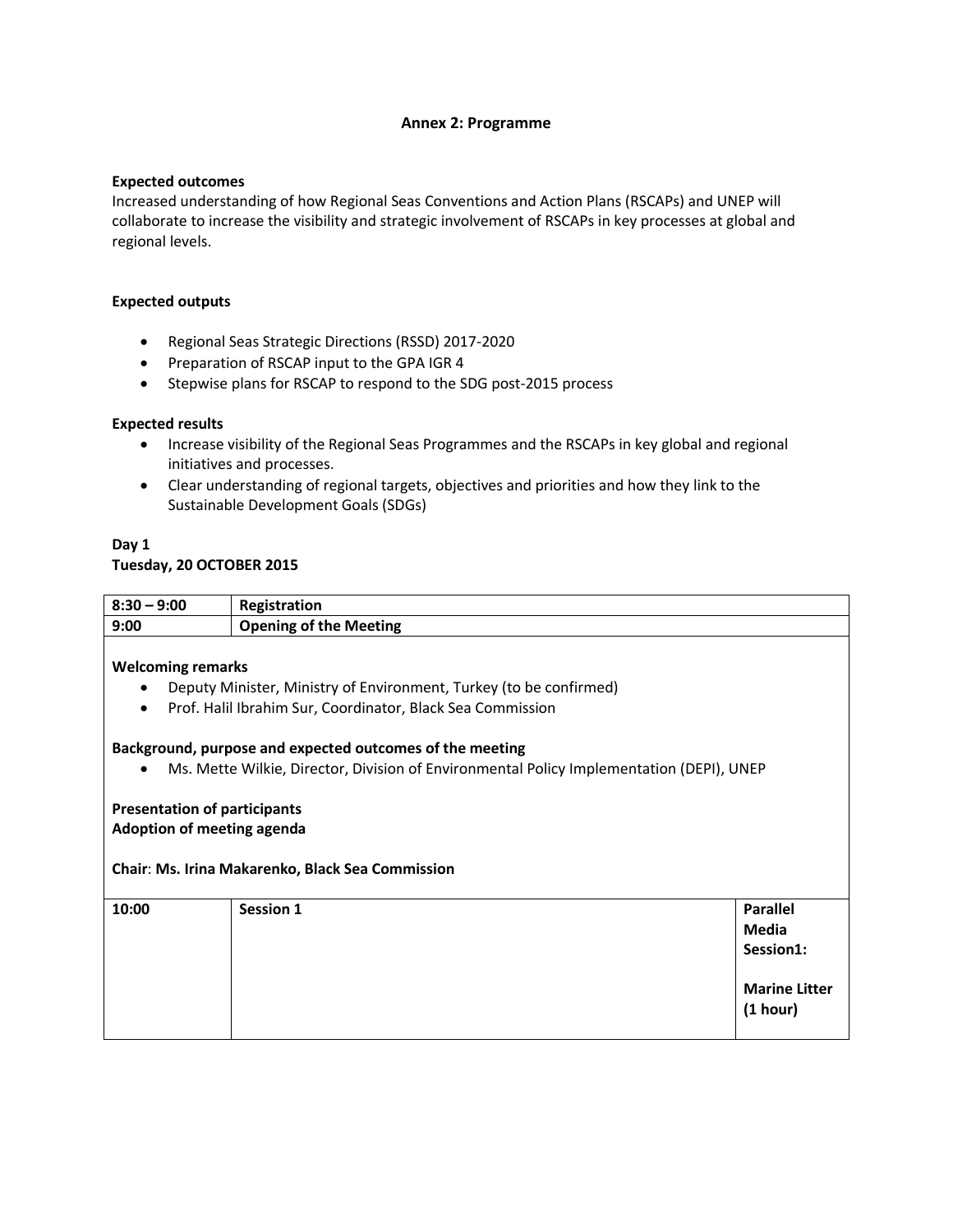| Presentation of the summary report on the Implementation of Regional Seas Strategic<br>Directions 2013-2016, by UNEP<br>UNEP will present the summary of reports from the Regional Seas Conventions and<br>$\bullet$<br>Action Plans on the main challenges and opportunities in the implementation of the<br>Regional Seas Strategic Directions 2013-2016.<br>Intervention by the Regional Seas Conventions and Action Plans on the summary<br>$\bullet$<br>report<br>Discussion on possible improvements for the Regional Seas Strategic Directions<br>$\bullet$<br>2017 - 2020<br>Chair: Ms. Irina Makarenko, Black Sea Commission | <b>Presentation</b><br>of expert 1                            |                                                  |  |  |
|---------------------------------------------------------------------------------------------------------------------------------------------------------------------------------------------------------------------------------------------------------------------------------------------------------------------------------------------------------------------------------------------------------------------------------------------------------------------------------------------------------------------------------------------------------------------------------------------------------------------------------------|---------------------------------------------------------------|--------------------------------------------------|--|--|
| 11:00                                                                                                                                                                                                                                                                                                                                                                                                                                                                                                                                                                                                                                 | Coffee break                                                  |                                                  |  |  |
| $11:00 - 11:20$                                                                                                                                                                                                                                                                                                                                                                                                                                                                                                                                                                                                                       | <b>Presentation on Ocean Governance (European Commission)</b> |                                                  |  |  |
| 11:30                                                                                                                                                                                                                                                                                                                                                                                                                                                                                                                                                                                                                                 | <b>Session 2</b>                                              | <b>Parallel</b><br>Media<br>Session <sub>2</sub> |  |  |
|                                                                                                                                                                                                                                                                                                                                                                                                                                                                                                                                                                                                                                       |                                                               | Ocean<br>Governance<br>(1 hour)                  |  |  |
| <b>Presentation</b><br><b>Sustainable Development Goals and the Regional Seas</b><br>of expert 2                                                                                                                                                                                                                                                                                                                                                                                                                                                                                                                                      |                                                               |                                                  |  |  |
| In September 2015, the UN member States will have agreed on the Sustainable<br>Development Goals and in the current proposal, one Goal is devoted to oceans and seas.                                                                                                                                                                                                                                                                                                                                                                                                                                                                 |                                                               |                                                  |  |  |
| Some of the goals and targets are also relevant to the Regional Seas. Based on a working<br>document to be circulated prior to the meeting, the Regional Seas will enter into discussions<br>on regional targets related to the SDG-Oceans and marine related Aichi Targets of the CBD.                                                                                                                                                                                                                                                                                                                                               |                                                               |                                                  |  |  |
| <b>Chair: Mr. Darius Campbell, OSPAR</b>                                                                                                                                                                                                                                                                                                                                                                                                                                                                                                                                                                                              |                                                               |                                                  |  |  |
| 13:00                                                                                                                                                                                                                                                                                                                                                                                                                                                                                                                                                                                                                                 | <b>Lunch break</b>                                            |                                                  |  |  |
| $13:00 - 14:00$                                                                                                                                                                                                                                                                                                                                                                                                                                                                                                                                                                                                                       | <b>Press conference</b>                                       |                                                  |  |  |
| 14:30<br><b>Session 3</b>                                                                                                                                                                                                                                                                                                                                                                                                                                                                                                                                                                                                             |                                                               |                                                  |  |  |
| <b>Protection of Biodiversity in Areas Beyond National Jurisdiction (ABNJ)</b><br>The General Assembly has agreed to develop an international legally-binding instrument on the<br>$\bullet$                                                                                                                                                                                                                                                                                                                                                                                                                                          |                                                               |                                                  |  |  |

- conservation and sustainable use of marine biodiversity of areas beyond national jurisdiction.
- This session will describe potential engagement of Regional Seas Conventions and Action Plans in the conservation in ABNJ. Some regional seas will share their experiences and lessons learnt
- Intervention by:
	- o Mr. Gaetano Leone (MAP)
	- o Mr. Darius Campbell (OSPAR)
	- o Mr. Sebastian Unger (IASS)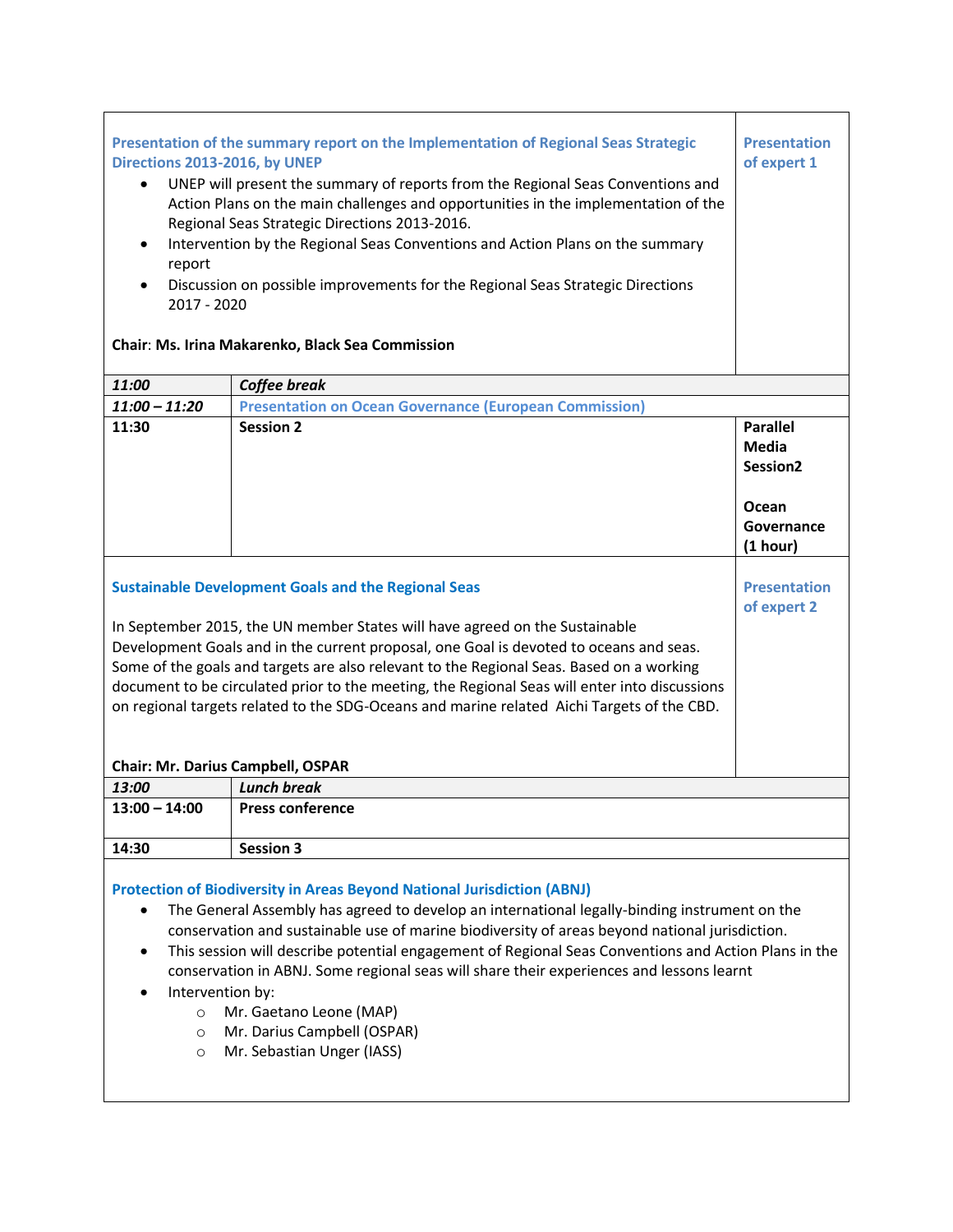| Chair: Mr. Robert Wabunoha (UNEP DELC)                                                                                                                                     |                                                                                    |  |  |  |
|----------------------------------------------------------------------------------------------------------------------------------------------------------------------------|------------------------------------------------------------------------------------|--|--|--|
|                                                                                                                                                                            |                                                                                    |  |  |  |
| 16:00                                                                                                                                                                      | <b>Coffee Break</b>                                                                |  |  |  |
| $16:00 - 16:15$                                                                                                                                                            | Presentation on the "New tools for the assessment of biodiversity developed by the |  |  |  |
|                                                                                                                                                                            | European FP7 DEVOTES project" (Dr. Angel Borja, AZTI Tecnalia, Spain)              |  |  |  |
| 16:30                                                                                                                                                                      | <b>Session 4</b>                                                                   |  |  |  |
| <b>Coordination among Multilateral Environmental Agreements (MEAs)</b><br>inforMEA project<br>٠<br>Report from the Working group on the relationship between UNEP and MEAs |                                                                                    |  |  |  |
| <b>Chair: Mr. Gaetano Leone, MAP</b>                                                                                                                                       |                                                                                    |  |  |  |
| 18:00                                                                                                                                                                      | <b>Closing of Day 1</b>                                                            |  |  |  |
| 18:30                                                                                                                                                                      | Cocktail reception by UNEP and Black Sea Commission                                |  |  |  |

## **Day 2**

## **Wednesday, 21 OCTOBER 2015**

| 9:00                                                                                                                                                                                                                                                                                                                                        | <b>Session 5</b>                                                                                                                                                                                   |  |  |  |
|---------------------------------------------------------------------------------------------------------------------------------------------------------------------------------------------------------------------------------------------------------------------------------------------------------------------------------------------|----------------------------------------------------------------------------------------------------------------------------------------------------------------------------------------------------|--|--|--|
| Preparations for the Fourth Intergovernmental Review meeting (IGR-4) of the Global Programme of Action<br>(GPA) for the Protection of the Marine Environment from Land-based Activities<br>Presentation of preliminary report of the implementation of the Manila Declaration<br>$\bullet$<br>Vincent Sweeney, Coordinator, GPA, MCEB, UNEP |                                                                                                                                                                                                    |  |  |  |
|                                                                                                                                                                                                                                                                                                                                             | Review of Implementation of the GPA Programme of Work 2012 -2016<br>Interventions by Chairs of the Regional Seas Conventions and Action Plans and Partners<br><b>Chair: Ms. Mette Wilkie, UNEP</b> |  |  |  |
| 11:00                                                                                                                                                                                                                                                                                                                                       | Coffee break                                                                                                                                                                                       |  |  |  |
| 11:00-11:20                                                                                                                                                                                                                                                                                                                                 | Presentation on Partnership for Regional Ocean Governance by the Partnership<br>secretariat (UNEP/IASS/IDDRI)                                                                                      |  |  |  |
| 11:30                                                                                                                                                                                                                                                                                                                                       | <b>Session 5 continued</b>                                                                                                                                                                         |  |  |  |
| Preparation for the Fourth intergovernmental review meeting (IGR-4) of the Global Programme of Action<br>for the Protection of the Marine Environment from Land-based Activities (GPA)                                                                                                                                                      |                                                                                                                                                                                                    |  |  |  |

# **Strategic directions for GPA**

Context: SDGs; Rio+20; SAMOA Pathway; UNEA-2

Policy issues in relation to the further implementation of the GPA will be discussed for submission to the next IGR.

## **Chair: Ms. Mette Wilkie, UNEP**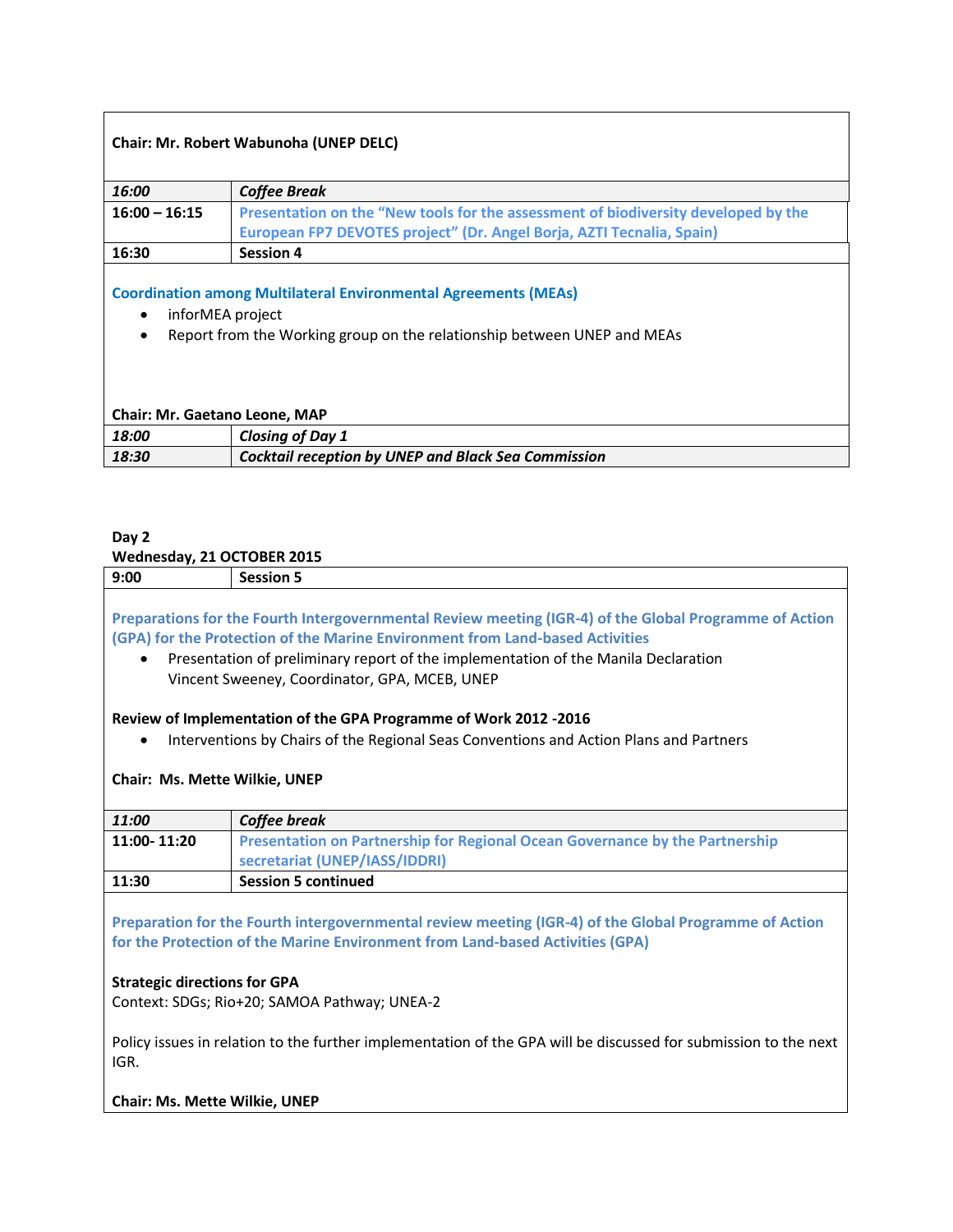| 13:00                                                                                                                                                                                                                                                                                                                                                      | <b>Lunch break</b>                                                                                                                                                                                                                                |  |  |  |
|------------------------------------------------------------------------------------------------------------------------------------------------------------------------------------------------------------------------------------------------------------------------------------------------------------------------------------------------------------|---------------------------------------------------------------------------------------------------------------------------------------------------------------------------------------------------------------------------------------------------|--|--|--|
| 14.30                                                                                                                                                                                                                                                                                                                                                      | <b>Session 5 continued</b>                                                                                                                                                                                                                        |  |  |  |
| <b>Preparatory process:</b>                                                                                                                                                                                                                                                                                                                                | Preparation for the Fourth intergovernmental review meeting (IGR-4) of the Global Programme of Action<br>(GPA) for the Protection of the Marine Environment from Land-based Activities<br>Global and regional processes to consider for the IGR-4 |  |  |  |
| $\bullet$<br>(GLOC-3;UNEA-2)<br>Chair: Ms. Mette Wilkie, UNEP                                                                                                                                                                                                                                                                                              | Multi-lateral meetings                                                                                                                                                                                                                            |  |  |  |
| 16:00                                                                                                                                                                                                                                                                                                                                                      | <b>Coffee Break</b>                                                                                                                                                                                                                               |  |  |  |
| $16:00 - 16:20$                                                                                                                                                                                                                                                                                                                                            | IAEA Environment Laboratories collaboration with UNEP Regional Seas Conventions<br>and Action Plans (IAEA/NAEL)                                                                                                                                   |  |  |  |
| 16:30                                                                                                                                                                                                                                                                                                                                                      | <b>Session 5 continued</b>                                                                                                                                                                                                                        |  |  |  |
| Preparation for the Fourth intergovernmental review meeting (IGR-4) of the Global Programme of Action<br>(GPA) for the Protection of the Marine Environment from Land-based Activities<br>Format-High-level segment; workshops; Side events; Partnership fora<br>$\bullet$<br>Stakeholder mobilization:<br>Governments<br>$\circ$<br><b>RSP</b><br>$\circ$ |                                                                                                                                                                                                                                                   |  |  |  |
| $\circ$                                                                                                                                                                                                                                                                                                                                                    | <b>Major Groups</b>                                                                                                                                                                                                                               |  |  |  |
| Global Partnership members<br>$\Omega$<br><b>Resource mobilization opportunities</b><br><b>Next steps</b><br>Chair: Ms. Mette Wilkie, UNEP                                                                                                                                                                                                                 |                                                                                                                                                                                                                                                   |  |  |  |
| 18:00                                                                                                                                                                                                                                                                                                                                                      | <b>Closure</b>                                                                                                                                                                                                                                    |  |  |  |

# **Day 3 Thursday, 22 OCTOBER 2015**

| 9:00                                                                                          | Session 6 |  |  |  |
|-----------------------------------------------------------------------------------------------|-----------|--|--|--|
| <b>Regional Seas Strategic Directions 2017 - 2020</b>                                         |           |  |  |  |
| RSCAP will draft new Strategic Directions based on the SDGs and other relevant considerations |           |  |  |  |
| <b>Chair: Mr. Dixon Waruinge, Nairobi Convention</b>                                          |           |  |  |  |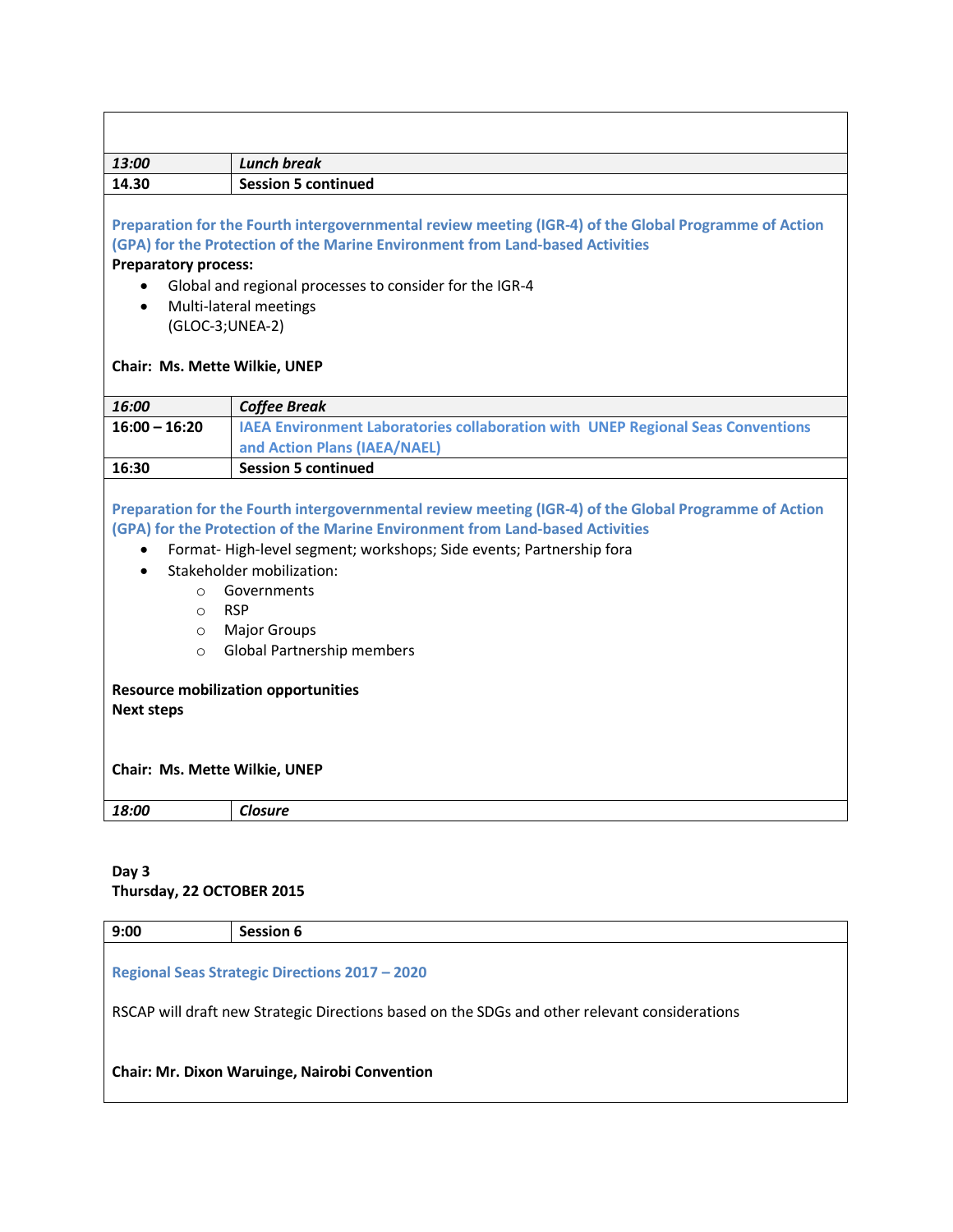| 11:00                                                                                                                                                                                                                                                                                                               | Coffee break                                                                                                                                                                                                      |  |  |
|---------------------------------------------------------------------------------------------------------------------------------------------------------------------------------------------------------------------------------------------------------------------------------------------------------------------|-------------------------------------------------------------------------------------------------------------------------------------------------------------------------------------------------------------------|--|--|
| $11:10 - 11:30$                                                                                                                                                                                                                                                                                                     | <b>Presentation on Blue Ocean Programme (GRID-Arendal/WCMC)</b>                                                                                                                                                   |  |  |
| 11:30                                                                                                                                                                                                                                                                                                               | <b>Session 6 continued</b>                                                                                                                                                                                        |  |  |
| <b>Regional Seas Strategic Directions 2017 - 2020</b><br>RSCAP will draft new Strategic Directions based on the SDGs and other relevant considerations                                                                                                                                                              |                                                                                                                                                                                                                   |  |  |
|                                                                                                                                                                                                                                                                                                                     | Chair: Mr. Dixon Waruinge, Nairobi Convention                                                                                                                                                                     |  |  |
| 13:00                                                                                                                                                                                                                                                                                                               | <b>Lunch break</b>                                                                                                                                                                                                |  |  |
| 14:30                                                                                                                                                                                                                                                                                                               | <b>Session 6 continued</b>                                                                                                                                                                                        |  |  |
|                                                                                                                                                                                                                                                                                                                     | <b>Regional Seas Strategic Directions 2017 - 2020</b><br>Finalizing the new Strategic Directions (or the future processes) based on the identified elements. These<br>elements should allow follow-up on the SDGs |  |  |
|                                                                                                                                                                                                                                                                                                                     | Chair: Mr. Alexander Tkalin, NOWPAP                                                                                                                                                                               |  |  |
| 16:00                                                                                                                                                                                                                                                                                                               | <b>Coffee Break</b>                                                                                                                                                                                               |  |  |
| 16:30                                                                                                                                                                                                                                                                                                               | <b>Session 6 continued</b>                                                                                                                                                                                        |  |  |
| Future implementation of RSSD 2017 - 2020 and UNEP Regional Seas Coordination Unit<br>Considering the new Strategic Directions, RSCAPs are invited to discuss on the future coordination by<br><b>UNEP Regional Seas Coordination</b><br>RSCAPs database management through inforMEA will be presented<br>$\bullet$ |                                                                                                                                                                                                                   |  |  |
| Identification of venue and timing for the 18th Global Meeting of the Regional Seas Conventions and<br><b>Action Plans</b>                                                                                                                                                                                          |                                                                                                                                                                                                                   |  |  |
| Chair: Mr. Alexander Tkalin, NOWPAP                                                                                                                                                                                                                                                                                 |                                                                                                                                                                                                                   |  |  |
| 18:00                                                                                                                                                                                                                                                                                                               | <b>Closure of the meeting</b>                                                                                                                                                                                     |  |  |
| Adoption of the draft meeting summary                                                                                                                                                                                                                                                                               |                                                                                                                                                                                                                   |  |  |
| <b>Acknowledgments and closing remarks</b>                                                                                                                                                                                                                                                                          |                                                                                                                                                                                                                   |  |  |
| Prof. Halil Ibrahim Sur, Coordinator, Black Sea Commission                                                                                                                                                                                                                                                          |                                                                                                                                                                                                                   |  |  |
| Chair: Ms. Irina Makarenko, Black Sea Commission                                                                                                                                                                                                                                                                    |                                                                                                                                                                                                                   |  |  |
| 18:30                                                                                                                                                                                                                                                                                                               | <b>End of the Day 3</b>                                                                                                                                                                                           |  |  |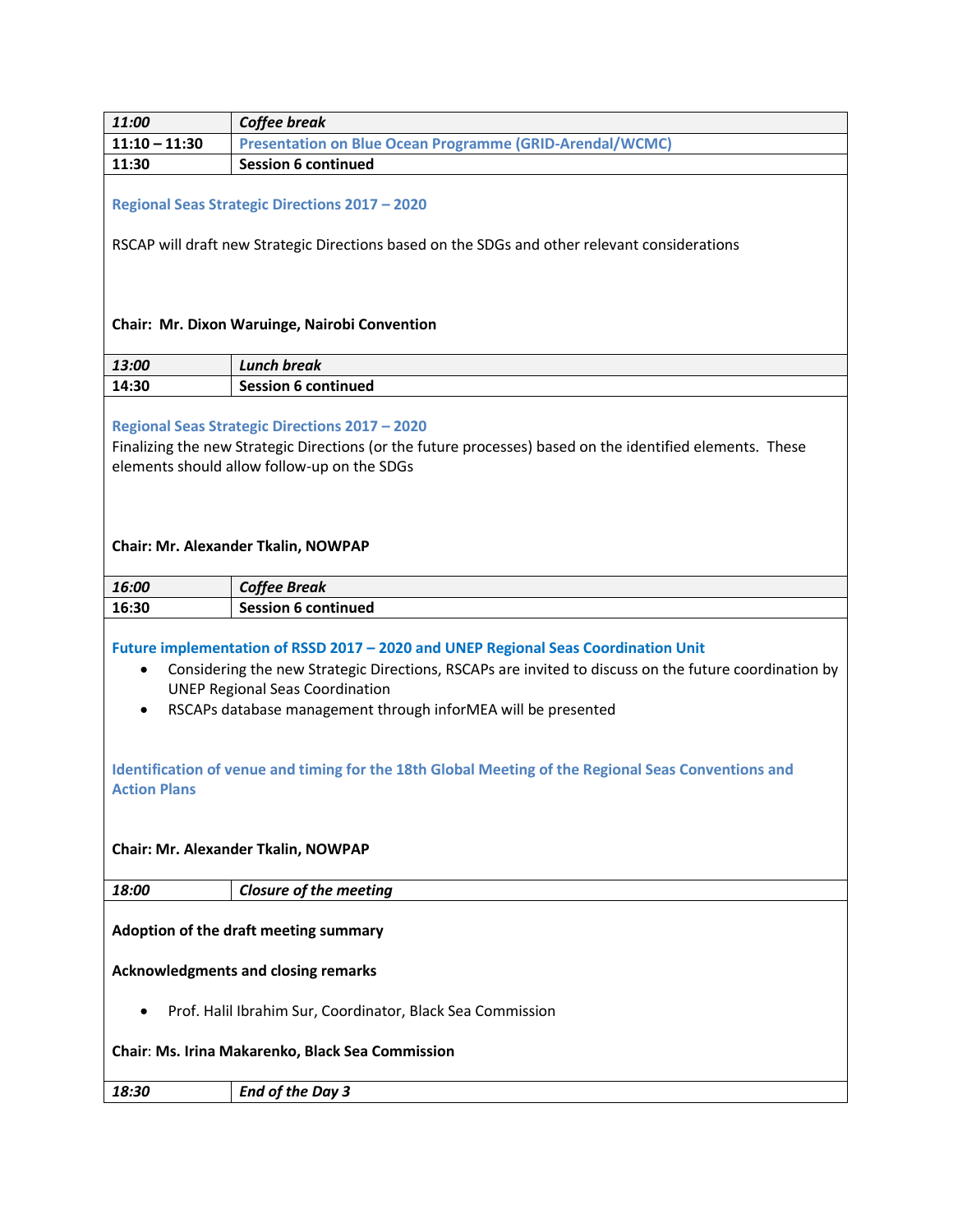|  |  |  |  |  | <b>Annex 3: List of Meeting Participants</b> |
|--|--|--|--|--|----------------------------------------------|
|--|--|--|--|--|----------------------------------------------|

|                         | <b>Regional Seas Conventions and Action Plans</b>                                                                                                                                                                                                                                                                                                                                                                   |                |                                                                                                                                                                                                                                                                                                                                                                                                                                                                                                                              |  |  |  |
|-------------------------|---------------------------------------------------------------------------------------------------------------------------------------------------------------------------------------------------------------------------------------------------------------------------------------------------------------------------------------------------------------------------------------------------------------------|----------------|------------------------------------------------------------------------------------------------------------------------------------------------------------------------------------------------------------------------------------------------------------------------------------------------------------------------------------------------------------------------------------------------------------------------------------------------------------------------------------------------------------------------------|--|--|--|
| $\mathbf{1}$            | <b>Commission on the Protection of the Black Sea</b><br><b>Against Pollution (Black Sea)</b><br>Prof. Halil Ibrahim Sur<br><b>Executive Director</b><br>Permanent Secretariat Commission on the Protectid<br><b>Black Sea Against Pollution</b><br><b>Bucharest Convention</b><br>Maslak Mahallesi,<br>Buyukdere Caddesi,<br>No: 265, Sarıyer-Istanbul, 34398, Turkey<br>Email: secretariat@blacksea-commission.org | $\overline{2}$ | <b>Commission on the Protection of the Black Sea</b><br><b>Against Pollution (Black Sea)</b><br><b>Ms. Irina Makarenko</b><br>Pollution Monitoring and Assessment (PMA) Officer<br>Permanent Secretariat Commission on the<br>Protection of the Black Sea Against Pollution<br><b>Bucharest Convention</b><br>Maslak Mahallesi, Büyükdere Caddesi, No 265,<br>Sarıyer - Istanbul, 34398, TURKEY<br>Tel: +90 212 299 2940/+90 212 299 2946<br>Email: irina.makarenko@blacksea-commission.org /<br>iryna.makarenko79@gmail.com |  |  |  |
| $\overline{\mathbf{3}}$ | Secretariat of the Permanent Commission for the<br><b>South Pacific</b><br>Mr. Julian Augusto Reyna Moreno<br>Secretary General<br>Permanent Commission for the South Pacific<br>Avenida Carlos Julio Arosemena Km3<br>Edificio Classic, 2do Piso,<br>Complejo Alban Borja, Guayquil, Ecuador<br>Email: sgeneral@cpps-int.org                                                                                       | 4              | <b>Nairobi Convention</b><br><b>Mr. Dixon Waruinge</b><br>Head<br>Nairobi Convention<br>Division of Environmental Policy Implementation<br>(DEPI), P. O. Box 30552, Nairobi, Kenya<br>Email: dixon.waruinge@unep.org                                                                                                                                                                                                                                                                                                         |  |  |  |
| 5                       | Regional Organization for the Protection of the<br><b>Marine Environment (ROPME)</b><br>Dr. Hassan Mohammadi<br>Coordinator<br>Regional Organization for the Protection of the<br><b>Marine Environment</b><br>P.O Box 26388, Safat 13124<br>State of Kuwait<br>Email: hmohammadi@ropme.org                                                                                                                         | 6              | Regional Organization for the Protection of the<br><b>Marine Environment (ROPME)</b><br>Dr. Hassan Awad<br>Marine Environmental Expert<br><b>ROPME</b><br>P.O. Nox: 26388<br>13224 Safat<br>State of Kuwait<br>Email: hbawad@ropme.org                                                                                                                                                                                                                                                                                       |  |  |  |
| $\overline{\mathbf{z}}$ | <b>Cartagena Convention</b><br>Mr. Christopher Corbin<br><b>AMEP Programme Officer</b><br>Caribbean Environment Programme<br>Regional Co-ordinating Unit (CAR/RCU)<br>(Cartagena Convention)<br>14-20 Port Royal Street<br>Kingston, Jamaica<br>Email: cjc@cep.unep.org                                                                                                                                             | 8              | <b>Tehran Convention</b><br>Mr. Mahir Aliyev<br><b>Regional Coordinator</b><br><b>Tehran Convention Secretariat</b><br>UNEP/ROE, 11 ch. des Anémones<br>1219 Châtelaine, Geneva, Switzerland<br>Email: mahir.aliyev@unep.org                                                                                                                                                                                                                                                                                                 |  |  |  |
| 9                       | <b>Northwest Pacific Action Plan</b><br><b>Dr. Alexander Tkalin</b><br>Coordinator                                                                                                                                                                                                                                                                                                                                  | 10             | <b>Helsinki Commission</b><br><b>Ms. Monika Stankiewicz</b><br><b>Executive Secretary</b>                                                                                                                                                                                                                                                                                                                                                                                                                                    |  |  |  |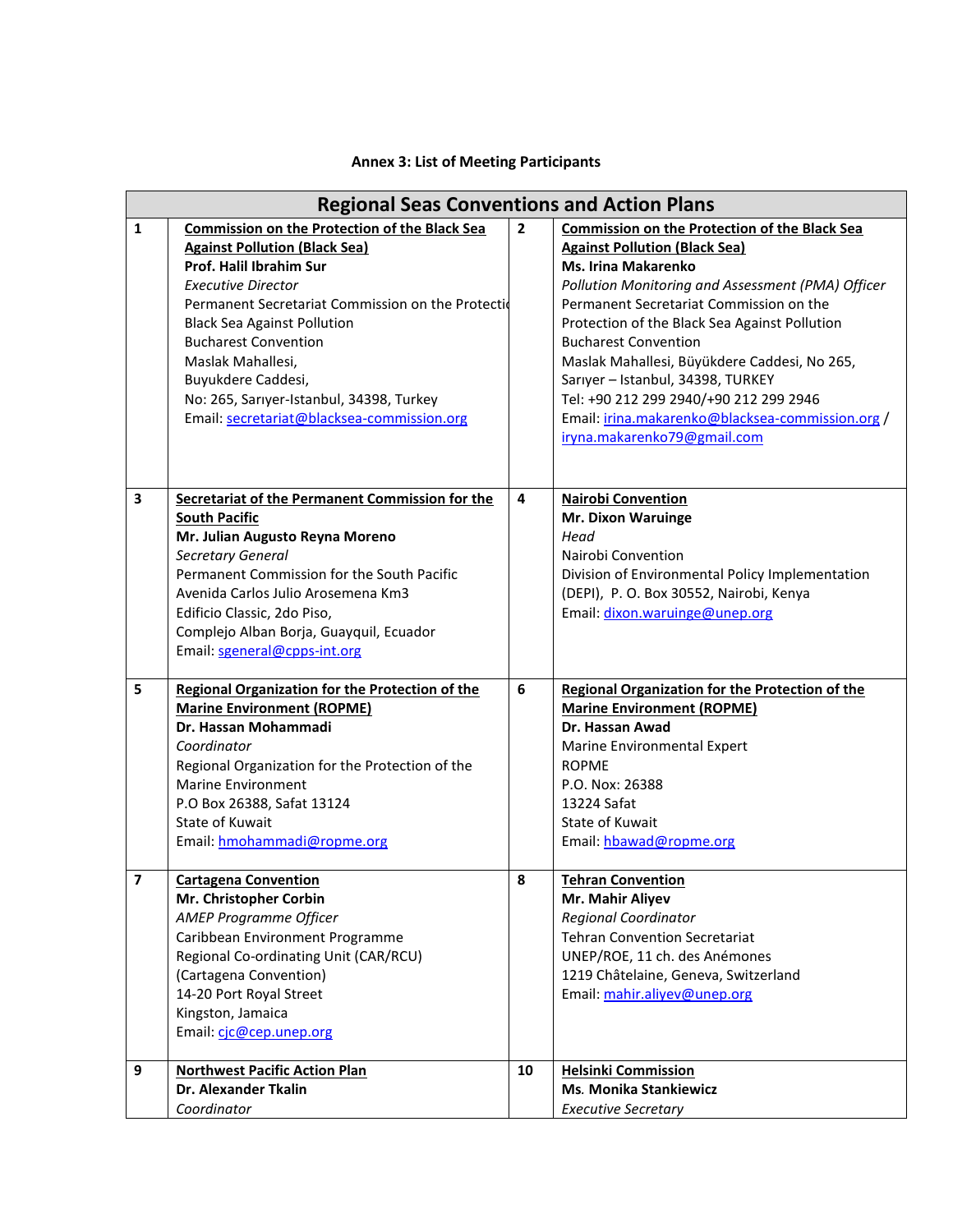| 19 | <b>GRID-Arendal</b><br>Mr. Morten Sorensen                                                                                                                                                                                                                                                                                               | 20 | <b>UNDP</b><br>Mr. Vladimir Mamaev                                                                                                                                                                                                                                       |
|----|------------------------------------------------------------------------------------------------------------------------------------------------------------------------------------------------------------------------------------------------------------------------------------------------------------------------------------------|----|--------------------------------------------------------------------------------------------------------------------------------------------------------------------------------------------------------------------------------------------------------------------------|
|    | <b>Observers and Partners</b>                                                                                                                                                                                                                                                                                                            |    |                                                                                                                                                                                                                                                                          |
| 17 | <b>PERSGA</b><br>Dr. Ahmed S. M. Khalil<br>Regional Programme Coordinator<br>Living Marine Resources and Climate Change<br>The Regional Organization for the Conservation of<br>the Environment of the Red Sea and Gulf of Aden<br>(PERSGA)<br>P.O. Box 53662, Jeddah 21583<br>Kingdom of Saudi Arabia<br>Email: ahmed.khalil@persga.org | 18 | Helcom<br>Ms. Johanna Laurila<br><b>Information Secretary</b><br>Helsinki Commission (HELCOM)<br>Katajanokanlaituri 6 B<br>FI-00160 Helsinki, Finland<br>Email: Johanna.laurila@helcom.fi                                                                                |
| 15 | <b>COBSEA</b><br>Mr. Reynaldo Molina<br>Consultant<br>UNEP, COBSEA Secretariat<br>United Nations Building, 2nd Floor, Block B<br>Rajadamnern-Nok Avenue<br>Bangkok 10200, Thailand<br>Email: molinar@un.org                                                                                                                              | 16 | <b>PERSGA</b><br>Prof. Ziad H. Abu Ghararah<br><b>Secretary General</b><br>Regional Organisation for the Conservation of the<br>Environment of the Red Sea and<br>Gulf of Aden Region (PERSGA)<br>P.O Box 53662, Jeddah 21583,<br>Saudi Arabia<br>Email: ziad@persga.org |
| 13 | <b>SACEP</b><br><b>Mr. Pulakesh Mondal</b><br>Senior Programme Officer/Regional<br>South Asia Co-operative Environment<br>Programme (SACEP)<br>No. 10 Anderson Road, Off Dickman's Road<br>Colombo 5, Sri Lanka<br>Email: pulakesh.mondal@sacep.org                                                                                      | 14 | <b>Abidjan Convention</b><br>Mr. Abou Bamba<br><b>Regional Coordinator</b><br>Abidjan Convention Secretariat<br>Division of Environmental Policy Implementation<br>(DEPI), Abidjan, Cote d'Ivoire<br>Email: abou.bamba@unep.org                                          |
| 11 | <b>Barcelona Convention</b><br>Mr. Gaetano Leone<br>Coordinator,<br><b>Barcelona Convention Secretariat</b><br>Coordinating Unit for the Mediterranean Action<br>Plan<br>48 Vassileos Konstantinou Avenue<br>P. O. Box 18019, 116 35 Athens, Greece<br>Email: gaetano.leone@unepmap.gr                                                   | 12 | <b>OSPAR Commission</b><br><b>Dr. Darius Campbell</b><br>Executive Secretary,<br><b>OSPAR Commission / Bonn Agreement</b><br>Victoria House<br>37-63 Southampton Row<br>London WC1B 4DA, United Kingdom<br>E-mail: darius.campbell@ospar.org                             |
|    | Northwest Pacific Action Plan (NOWPAP)<br>Regional Coordinating Unit (RCU)<br>5-5 Ushijimashin-machi<br>Toyama City 930-0856, Japan<br>Email: alexander.tkalin@nowpap.org                                                                                                                                                                |    | Helsinki Commission (HELCOM)<br>Katajanokanlaituri 6 B<br>FI-00160 Helsinki, Finland<br>Email: monika.stankiewicz@helcom.fi                                                                                                                                              |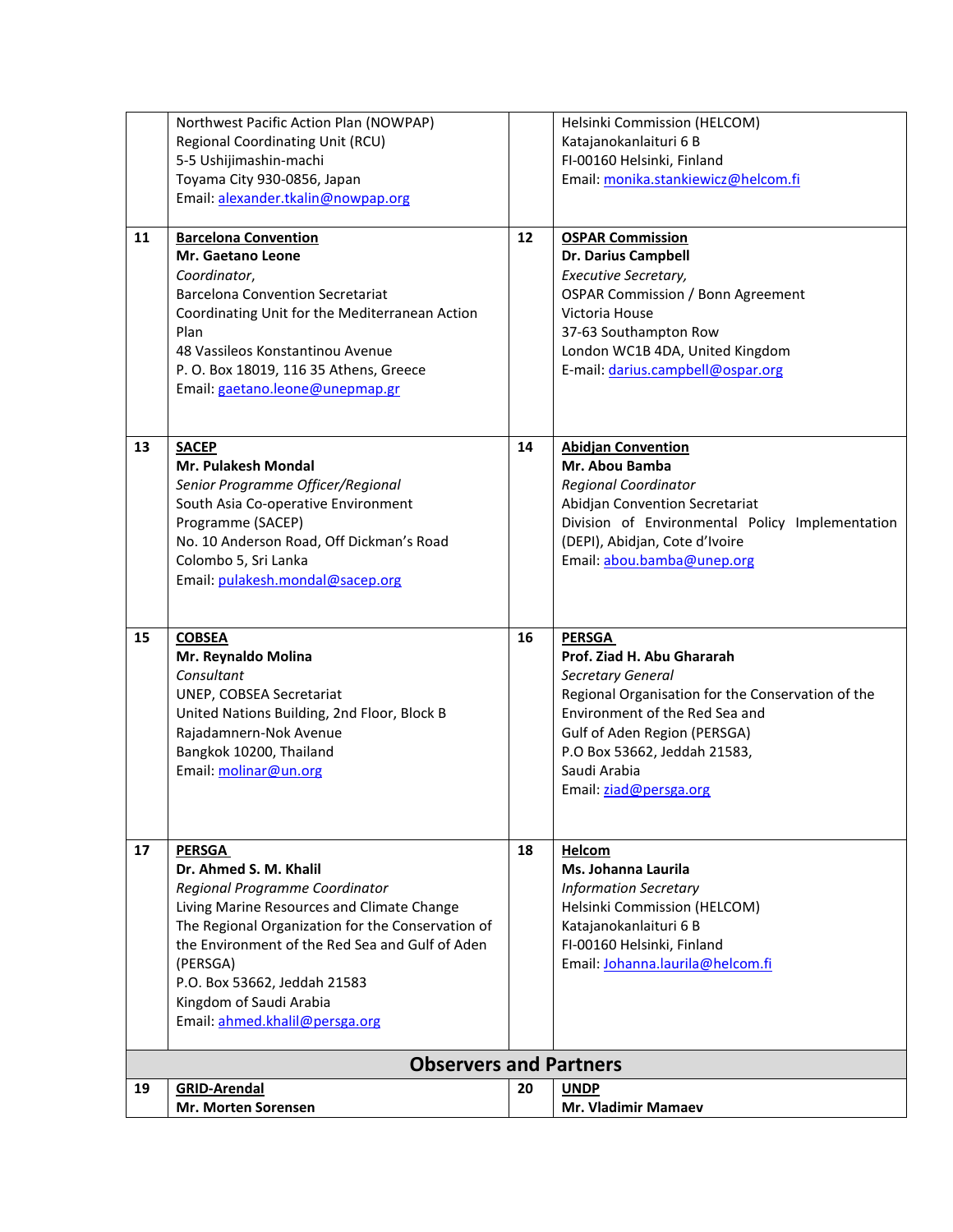|    | Senior Advisor<br>GRID-Arendal<br><b>UN House</b><br>P. O. Box 183, N-4802<br>Arendal, Norway<br>Email: Morten.Sorensen@grida.no                                                                                                                                                                                                                               |          | Regional Technical Advisor for International Waters<br>Water and Ocean Governance Programme<br><b>Bureau for Development Policy</b><br><b>UNDP New York</b><br>Email: vladimir.mamaev@undp.org                                                   |
|----|----------------------------------------------------------------------------------------------------------------------------------------------------------------------------------------------------------------------------------------------------------------------------------------------------------------------------------------------------------------|----------|--------------------------------------------------------------------------------------------------------------------------------------------------------------------------------------------------------------------------------------------------|
| 21 | <b>International Atomic Energy Agency</b><br>Mr. Michail Angelidis<br>Section Head of Marine Environmental Studies<br>Laboratory<br>Division of IAEA Environment Laboratories<br>Department of Nucelar Sciences and Applications<br>IAEA Environment Laboratories, 4, Quai Antoine<br>1er, 98000 Monaco, Principality of Monaco<br>Email: M.Angelidis@iaea.org | 22       | <b>UNEP WCMC</b><br><b>Mr. Steve Fletcher</b><br>Head, Marine Programme<br>United Nations Environment Programme -<br>World Conservation Monitoring Centre<br>219 Huntingdon Road<br>Cambridge CB3 ODL, UK<br>Email: steve.fletcher@unep-wcmc.org |
| 23 | <b>European Commission</b><br>Mr. Matjaz Malgaj<br><b>Head of Unit</b><br>Marine Environment & Water Industry<br><b>European Commission</b><br><b>Environment DG</b><br>B - 1049 Brussels<br>Belgium<br>Email: matjaz.malgaj@ec.europa.eu                                                                                                                      | 24       | <b>European Commission</b><br>Ms. Marijana Mance<br>Policy Officer<br>Directorate-General for Environment<br><b>Environment DG</b><br>B - 1049 Brussels<br>Belgium<br>Email: marijana.mance@ec.europa.eu                                         |
| 25 | <b>GEF</b><br><b>Ms. Liana McManus</b><br>Project Manager<br>The Global Environment Facility Transboundary<br>Waters Assessment Programme<br>(UNEP GEF TWAP)<br>Email: Imcmanus57@gmail.com                                                                                                                                                                    | 26       | <b>Ministry of Environment and Drainage, Barbados</b><br>Ms. Lorna Inniss<br>Director<br>Coastal Zone Management Unit<br>Ministry of Environment and Drainage<br>Hincks Street, St. Michael<br><b>Barbados</b><br>Email: linniss@coastal.gov.bb  |
| 27 |                                                                                                                                                                                                                                                                                                                                                                |          |                                                                                                                                                                                                                                                  |
|    | <b>UNESCO IOC</b><br>Mr. Julian Barbiere<br>Head,<br>Marine Policy and Regional Coordination<br>Intergovernmental Oceanographic Commission<br>(IOC)<br>of UNESCO, Intergrated Coastal Area Management<br>Email: j.barbiere@unesco.org                                                                                                                          | 28<br>30 | <b>IASS</b><br>Mr. Sebastian Unger<br><b>Head of Ocean Governance</b><br><b>IASS</b><br>Berliner Strasse 130<br>D-14467 Potsdam<br>Email: Sebastian. Unger@iass-potsdam.de                                                                       |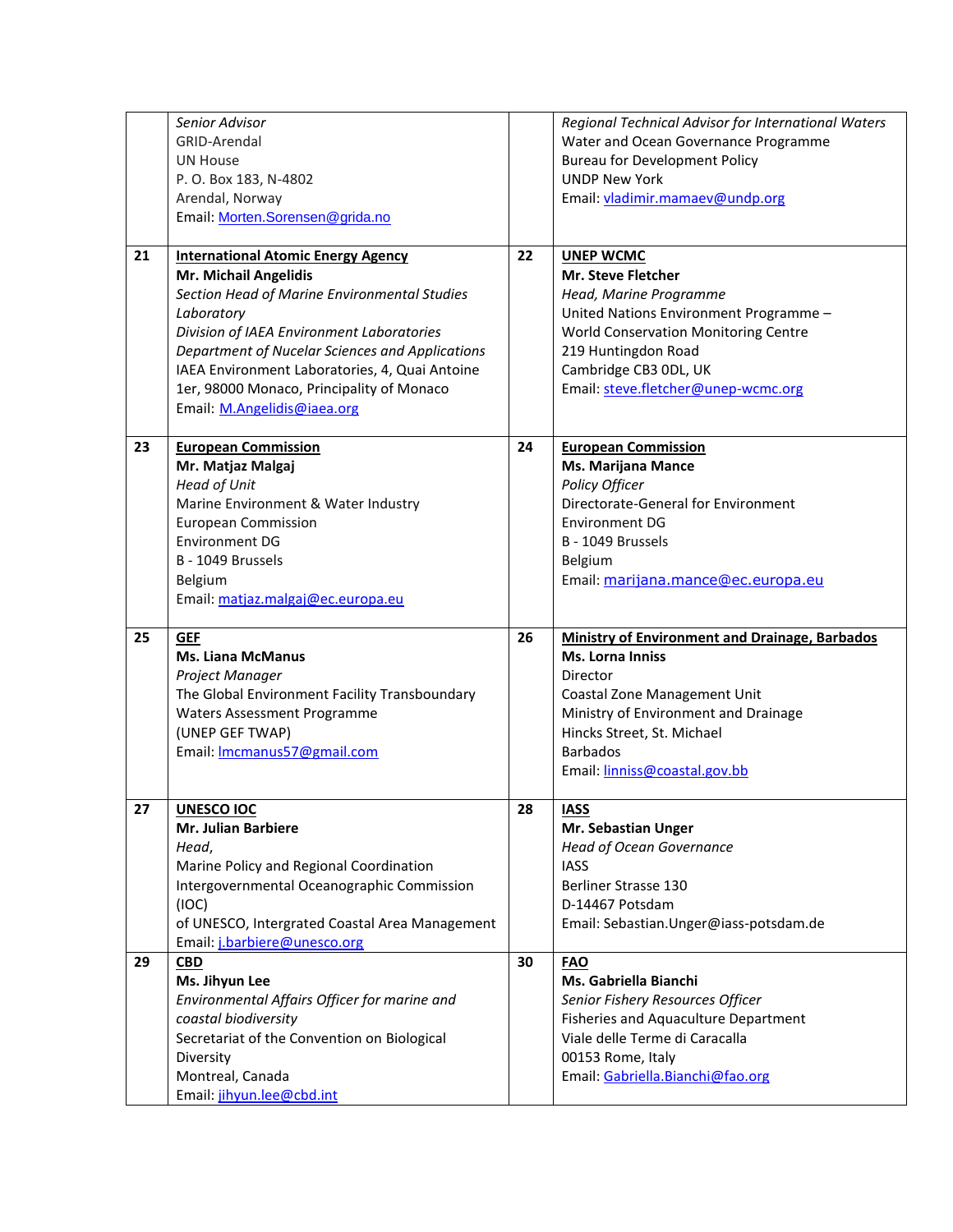| 31 | <b>Ministry of Environment and Urbanization,</b>                                                                                                                                                                                                                                                                                                         | 32 | <b>AZTI Tecnalia, Spain</b>                                                                                                                                                                                                                                                                                                             |
|----|----------------------------------------------------------------------------------------------------------------------------------------------------------------------------------------------------------------------------------------------------------------------------------------------------------------------------------------------------------|----|-----------------------------------------------------------------------------------------------------------------------------------------------------------------------------------------------------------------------------------------------------------------------------------------------------------------------------------------|
| 33 | <b>Marine and Coastal Department, Turkey</b><br>Mr. Erol ÇAVUŞ<br>Çevre Yönetimi Genel Müdürlüğü<br>Deniz ve Kıyı Yönetimi Dairesi Başkanlığı<br>Ceyhun Atif Kansu Caddesi, 1271. Sokak No:13<br>Balgat ANKARA, Turkey<br>Email: erol.cavus@csb.gov.tr<br>NILU-Norway and University of Algarve-Portugal                                                 |    | Dr. Angel Borja<br>Marine Research Division<br>Herrera Kaia, Portualdea z/g E-20110 Pasaia<br>Email: aborja@azti.es                                                                                                                                                                                                                     |
|    | <b>Ms. Alice Newton</b><br>NILU-IMPEC<br>Postboks 100<br>2027 Kjeller<br>Norway<br>Email: Alice.Newton@nilu.no                                                                                                                                                                                                                                           |    |                                                                                                                                                                                                                                                                                                                                         |
|    | <b>Coordination</b>                                                                                                                                                                                                                                                                                                                                      |    |                                                                                                                                                                                                                                                                                                                                         |
| 34 | UNEP/DEPI<br>Mrs. Mette L. Wilkie<br>Director,<br>Division of Environmental Policy Implementation<br>PO Box 30552, 00100<br>Nairobi, Kenya<br>Email: mette.wilkie@unep.org                                                                                                                                                                               | 35 | UNEP/DEPI<br>Mr. Takehiro Nakamura<br>Chief<br>Marine & Coastal Ecosystems Unit<br>Marine and Coastal Ecosystems Branch<br>Division of Environmental Policy Implementation<br>PO Box 30552, 00100<br>Nairobi, Kenya<br>Email: takehiro.nakamura@unep.org                                                                                |
| 36 | UNEP/DEPI<br><b>Mr. Vincent Sweeney</b><br>Coordinator,<br>Global Programme of Action for the Protection of<br>the Marine Environment from Land-based<br>Activities (GPA), Marine and Coastal Ecosystems<br><b>Branch Division of Environmental Policy</b><br>Implementation<br>PO Box 30552, 00100<br>Nairobi, Kenya<br>Email: vincent.sweeney@unep.org | 37 | UNEP/DEPI<br>Ms. Heidi Savelli<br>Programme Officer<br>Global Programme of Action for the Protection of<br>the Marine Environment from Land-based Activities<br>(GPA), Marine and Coastal Ecosystems Branch<br>Division of Environmental Policy Implementation<br>PO Box 30552, 00100<br>Nairobi, Kenya<br>Email: heidi.saveli@unep.org |
| 38 | UNEP/DELC<br>Mr. Robert Wabunoha<br>Programme officer<br>Regional Office for Africa (ROA)<br>PO Box 30552, 00100<br>Nairobi, Kenya<br>Email: robert.wabunoha@unep.org                                                                                                                                                                                    | 39 | UNEP/DEWA<br>Ms. Joana Akrofi<br>Programme Officer<br>Division of Early Warning and Assessment<br>United Nations Avenue, Gigiri<br>PO Box 30552, 00100<br>Nairobi, Kenya<br>Email: joana.akrofi@unep.org                                                                                                                                |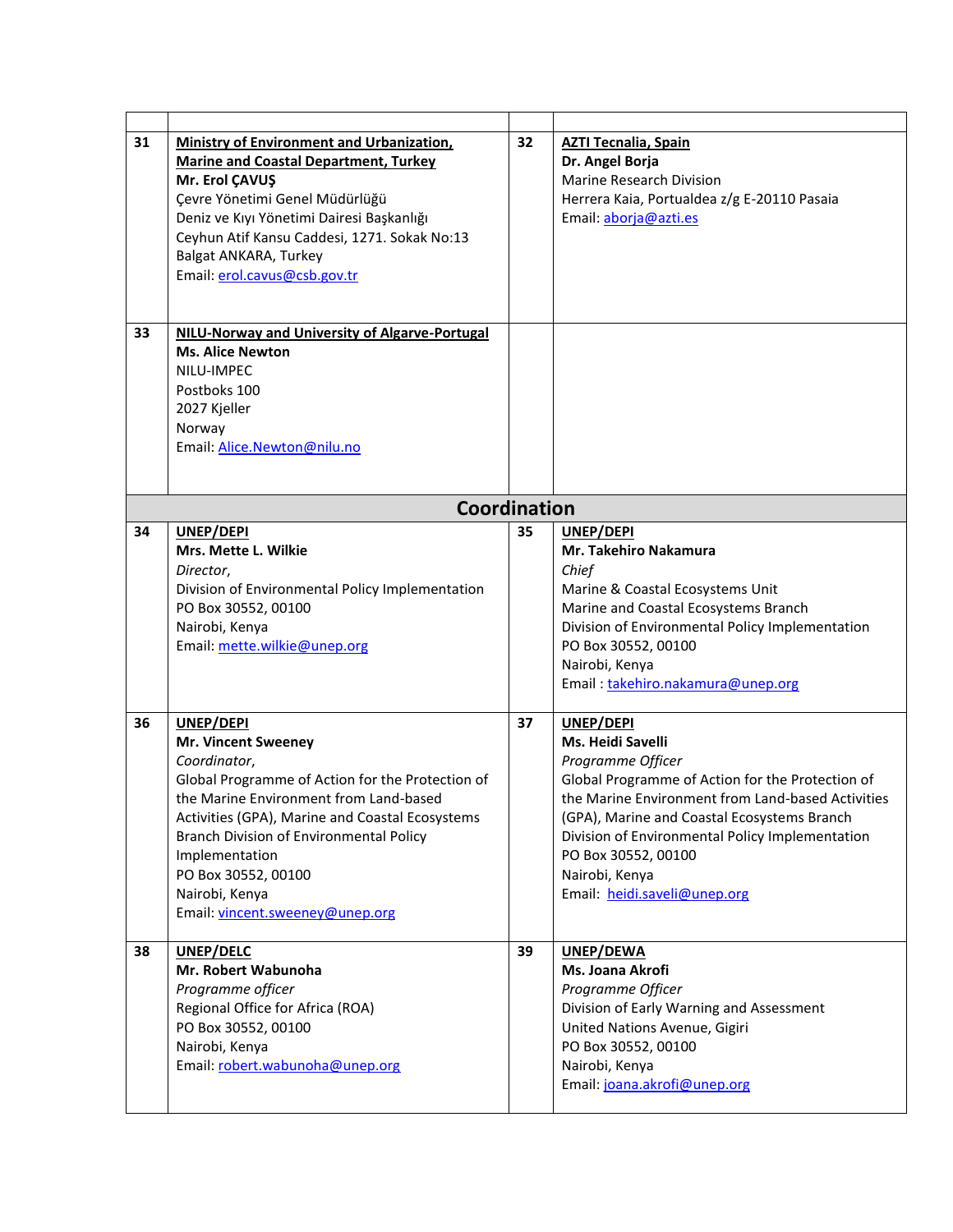| 40 | UNEP/DEPI                                       | 41 |  |
|----|-------------------------------------------------|----|--|
|    | Ms. Kanako Hasegawa                             |    |  |
|    | Associate Programme Officer                     |    |  |
|    | Regional Seas Coordination Unit,                |    |  |
|    | Marine and Coastal Ecosystems Branch            |    |  |
|    | Division of Environmental Policy Implementation |    |  |
|    | PO Box 30552, 00100                             |    |  |
|    | Nairobi, Kenya                                  |    |  |
|    | Email: kanako.hasegawa@unep.org                 |    |  |
|    |                                                 |    |  |
|    |                                                 |    |  |

## **Annex 4: Draft on the Istanbul Regional Seas Strategic Directions (2017-2020)**

#### **Overarching Strategy**

- 1. Promote and facilitate the ratification/adoption and implementation of conventıons, protocols and Action Plans.
- 2. Strategically work in collaboration with other UN agencies, MEAs and other stakeholders and partners.

### **Strategy on Pollution**

In line with the SDG Goal 14.1, Regional Seas Conventions and Action Plans will continue reducing marine pollution of all kinds.

#### **Actions for implementation**

- Enhance data, information management, monitoring and assessment at national and regional level through the development/establishment of guidelines, regional indicators, baselines, monitoring programmes as well as identification of regıon-specıfıc emerging issues through research
- Raise the visibility of relevant pollution issues at all levels and facilitate scıence/ polıcy interactions emphasizing socio economic impacts and promoting relevant practices / tools / technologies / measures etc
- Raise issues at global level and facilitate regionalisation of outcomes of the GPA IGR4 and mandated global partnerships

#### **Strategy on Climate Change and Ocean Acidification**

In line with SDG 13*: "Take urgent action to combat climate change"* and its impacts, Regional Seas Conventions and Action Plans will work towards increased resilience of people, marine and coastal ecosystems, their health and productivity *and decisions of COP21 of UNFCCC*